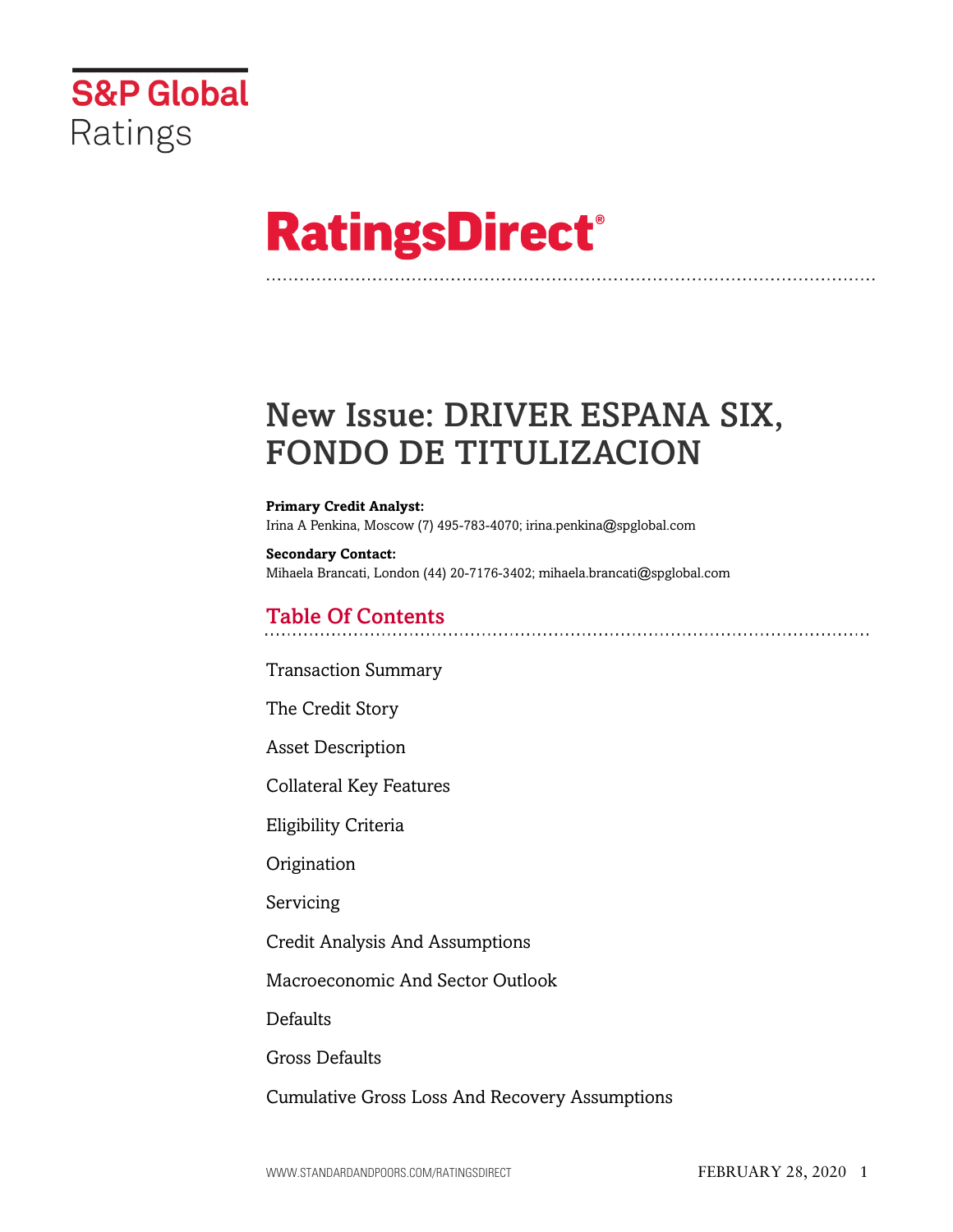### Table Of Contents (cont.)

[Credit Assumptions Summary](#page-10-0)

[Peer Comparison At 'AAA'](#page-10-1)

[Transaction Structure](#page-10-2)

[Cash Flow Mechanics](#page-11-0)

[Mitigation Of Seller Risks](#page-13-0)

[Cash Flow Assumptions](#page-15-0)

[Counterparty Risk](#page-16-0)

[Sovereign Risk](#page-17-0)

[Scenario Analysis](#page-17-1)

[Monitoring And Surveillance](#page-17-2)

[APPENDIX](#page-17-3)

[Related Criteria](#page-18-0)

[Related Research](#page-18-1)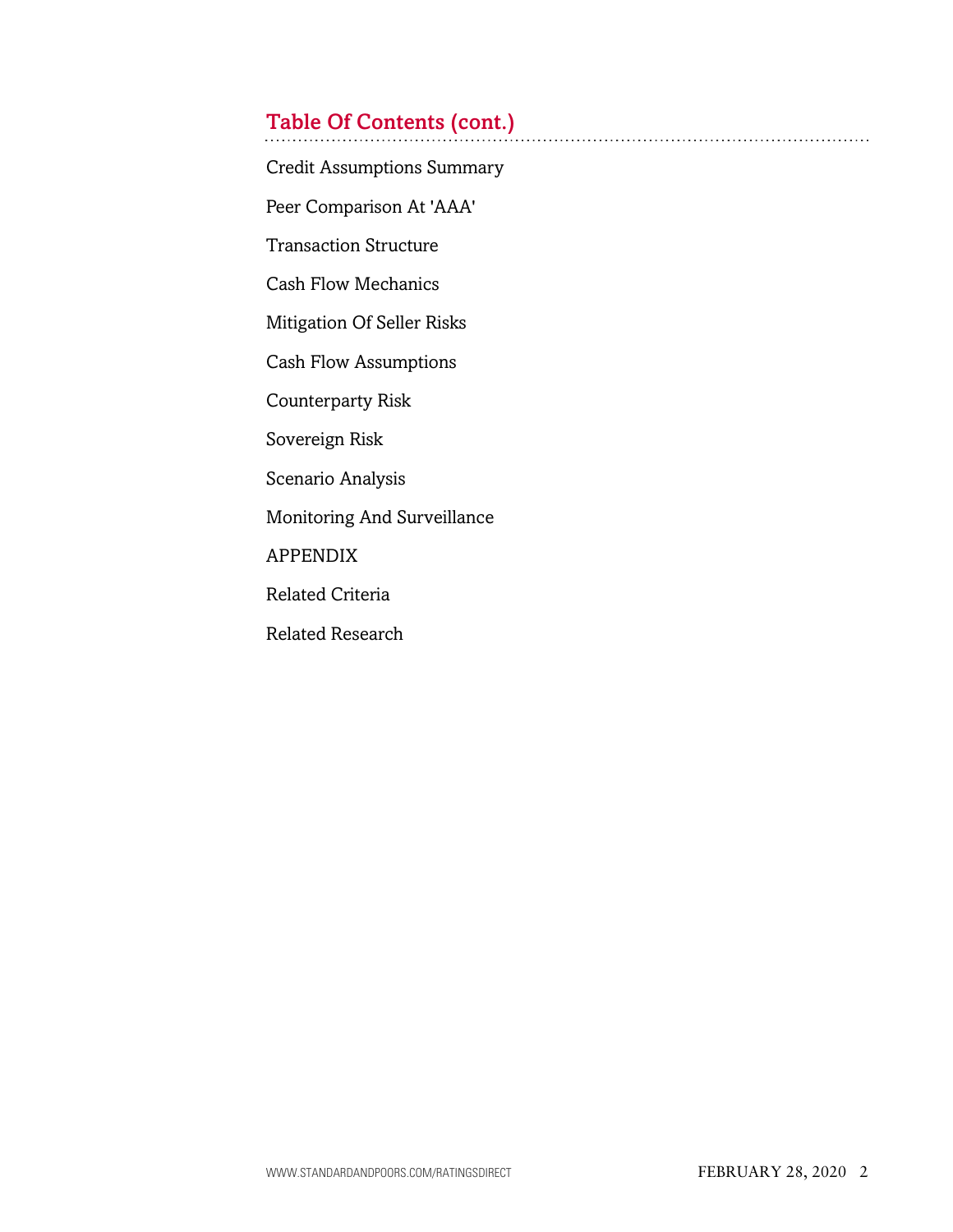# New Issue: DRIVER ESPANA SIX, FONDO DE TITULIZACION

### Ratings Detail

| <b>Ratings Assigned</b> |            |                           |                                         |                                    |                         |
|-------------------------|------------|---------------------------|-----------------------------------------|------------------------------------|-------------------------|
| Class                   | Rating*    | Amount (mil. $\epsilon$ ) | Available credit<br>enhancement $(\%)\$ | Interest+                          | Legal final<br>maturity |
| A                       | $AAA$ (sf) | 1,000.0                   | 11.70                                   | One-month EURIBOR<br>plus $0.70\%$ | Sept. 23, 2030          |
| B                       | $A + (sf)$ | 35.7                      | 8.50                                    | One-month EURIBOR<br>plus $0.80\%$ | Sept. 23, 2030          |
| Subordinated loan       | <b>NR</b>  | 41.3                      | 4.80                                    | 1.21%                              | Sept. 23, 2030          |

\*Our ratings address timely payment of interest and ultimate payment of principal on the class A and B notes. §Available credit enhancement includes the class B notes' subordination (for the class A notes only), a subordinated loan, overcollateralization, and a cash reserve. †Interest on the class A and B notes is subject to a floor of zero. NR--Not rated.

### <span id="page-2-0"></span>Transaction Summary

- S&P Global Ratings has assigned its credit ratings to DRIVER ESPANA SIX, FONDO DE TITULIZACION's asset-backed floating-rate class A and B notes. At closing, DRIVER ESPANA SIX also issued an unrated subordinated loan.
- Our ratings address timely payment of interest and ultimate payment of principal on the class A and B notes.
- This transaction's payment and capital structure mirror that of DRIVER ESPANA FIVE, FONDO DE TITULIZACION, which is the most recent transaction originated by Volkswagen Finance S.A., E.F.C. that we have rated (see "New Issue: DRIVER ESPANA FIVE, FONDO DE TITULIZACION," published on Feb. 28, 2018). Compared to the predecessor, in this transaction the role of the seller and servicer is performed by Volkswagen Bank GmbH, Spain Branch (VW Bank Spain). It is operationally the same entity as before, but it has been recently consolidated under Volkswagen Bank GmbH as part of a larger Volkswagen Group restructuring initiative.
- Volkswagen Group is one of the most active issuers in European auto securitization, using its DRIVER platform for auto loans and VCL platform for auto leases. Our ratings on the class A and B notes reflect our assessment of VW Bank Spain's good origination policies and servicing capabilities. There is no back-up servicer in place.
- The underlying collateral comprises auto loan receivables that VW Bank Spain granted to its retail and small-commercial customer base across Spain. While some of the loans in the pool have a balloon component, balloon installments are not be securitized. Only amortization payments are eligible. Hence the transaction is not exposed to residual value risk, in our opinion.
- The transaction is static and amortizes from day one. Collections are distributed monthly according to a combined payment waterfall. The transaction features a unique payment structure that switches between sequential and pro rata dependent on the actual overcollateralization levels as compared to their targets (and the latter are driven by the cumulative gross loss ratios).
- The assets pay a monthly fixed interest rate, and the rated notes pay one-month EURIBOR plus a margin, subject to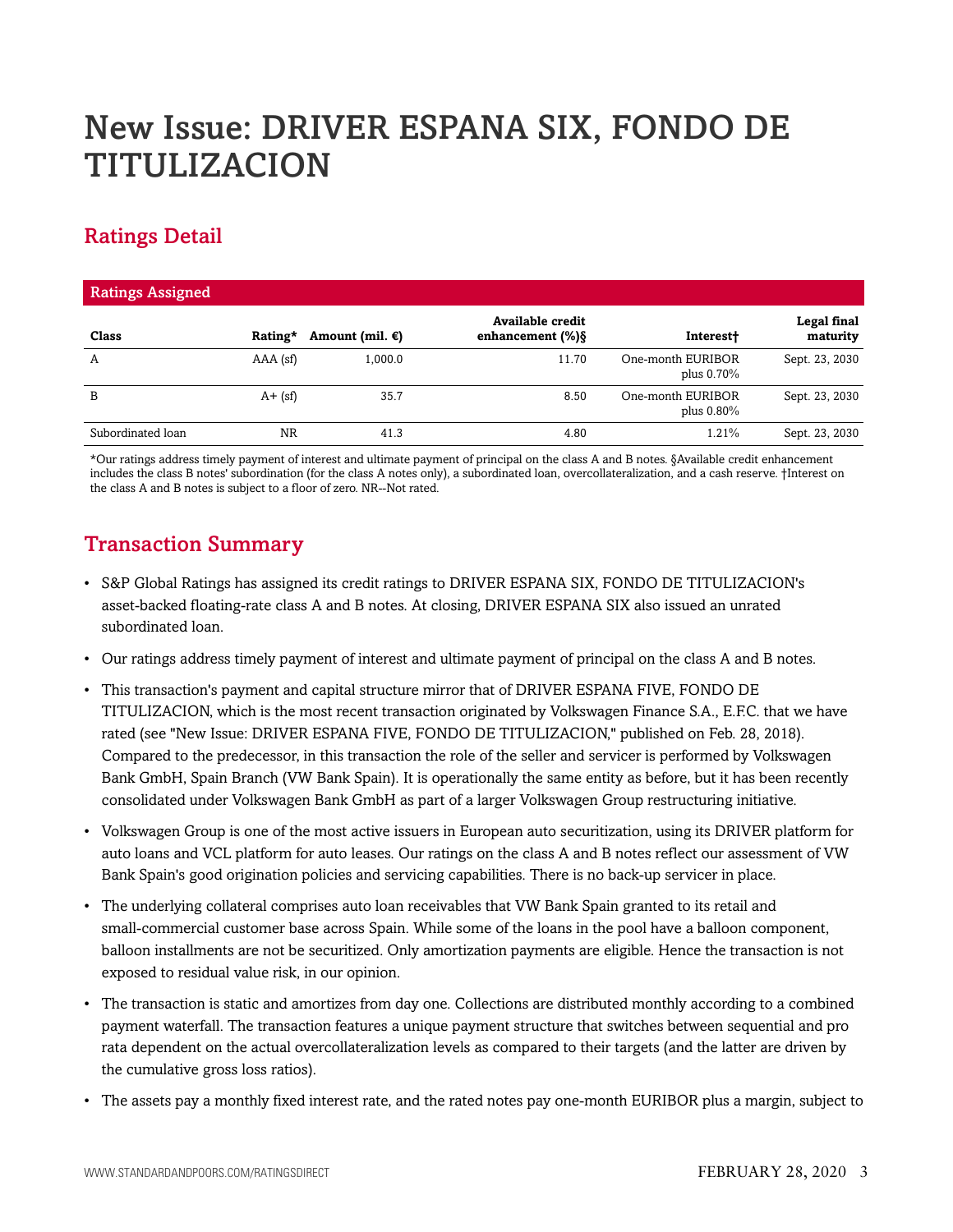a floor of zero. To mitigate fixed-float interest rate risk, the rated notes benefit from a balance guaranteed interest rate swap.

- A notable feature of this transaction is that the loan receivables were purchased above par since the applicable discount rate is significantly lower than the weighted-average portfolio's contractual interest rate. The fixed discount rate is set to absorb the senior fees, fixed rate payable under the swap, and fixed interest on the subordinated loan. The transaction therefore has no excess spread.
- VW Bank Spain transferred credit rights to DRIVER ESPANA SIX. The customer bought the car from a dealer of the Volkswagen network and owns the car. VW Bank Spain granted them a loan to finance the car and pays the purchase price directly to the dealer. This contract replicates a rent contract mechanism, although VW Bank Spain does not own the financed vehicle. The contract is regulated by the Spanish rent-purchase law, so that the financial entity can obtain a retention of the car's title (known as "Reserva de Dominio"). This charge on the asset has to be recorded in a national and public register to be binding with respect to third parties and future transfers of the asset. The registration involves a cost that will be borne by the issuer.
- A fully funded cash reserve for the rated notes is in place, sized at 1.3% of the discounted balance of the receivables and amortizing subject to a floor. The cash reserve is primarily available to cover interest shortfalls for the notes but also to absorb losses at the end of the transaction's life.
- A combination of subordination, overcollateralization, and a cash reserve provides credit enhancement to the rated notes.
- Our ratings in this transaction are not constrained by our operational risk or structured finance ratings above the sovereign criteria.
- The counterparty risk of the issuer bank account provider and swap provider is mitigated in line with our criteria to support a 'AAA' rating. There is a cash advance mechanism affecting the transfer of cash collections from the servicer to the issuer account; however it does not fully mitigate commingling risk. We have assumed two weeks of commingling loss in the event of the servicer insolvency.
- The issuer is a Spanish special-purpose entity, which we consider to be bankruptcy remote. The legal opinion at closing provides assurance that the sale of the assets would survive the seller's insolvency.

### <span id="page-3-0"></span>The Credit Story

#### The Credit Story

**Strengths Concerns and mitigating factors** The payment structure aims to support or build up the overcollateralization available for each class of notes throughout the life of the deal by switching the payment mode from pro rata to sequential and vice versa, dependent on the asset performance. The actual evolution of cumulative gross losses compared to the given thresholds impacts the required level of overcollateralization. In our baseline scenario, the notes started amortizing sequentially from closing and may switch to pro rata if cumulative gross losses stay within the target. If the servicer becomes insolvent, the transaction will switch to fully sequential. The payment structure is not fully sequential. Pro rata redemption of the class B notes would cause the available credit enhancement for the class A noteholders to reduce in absolute terms. Additionally, the cash reserve is amortizing, resulting in diminishing protection against principal losses for noteholders as the transaction nears maturity. There is no excess spread to absorb principal losses. We have stress-tested back-loaded curves in the cash flows to address these structural features, including the risk derived from pro rata amortization.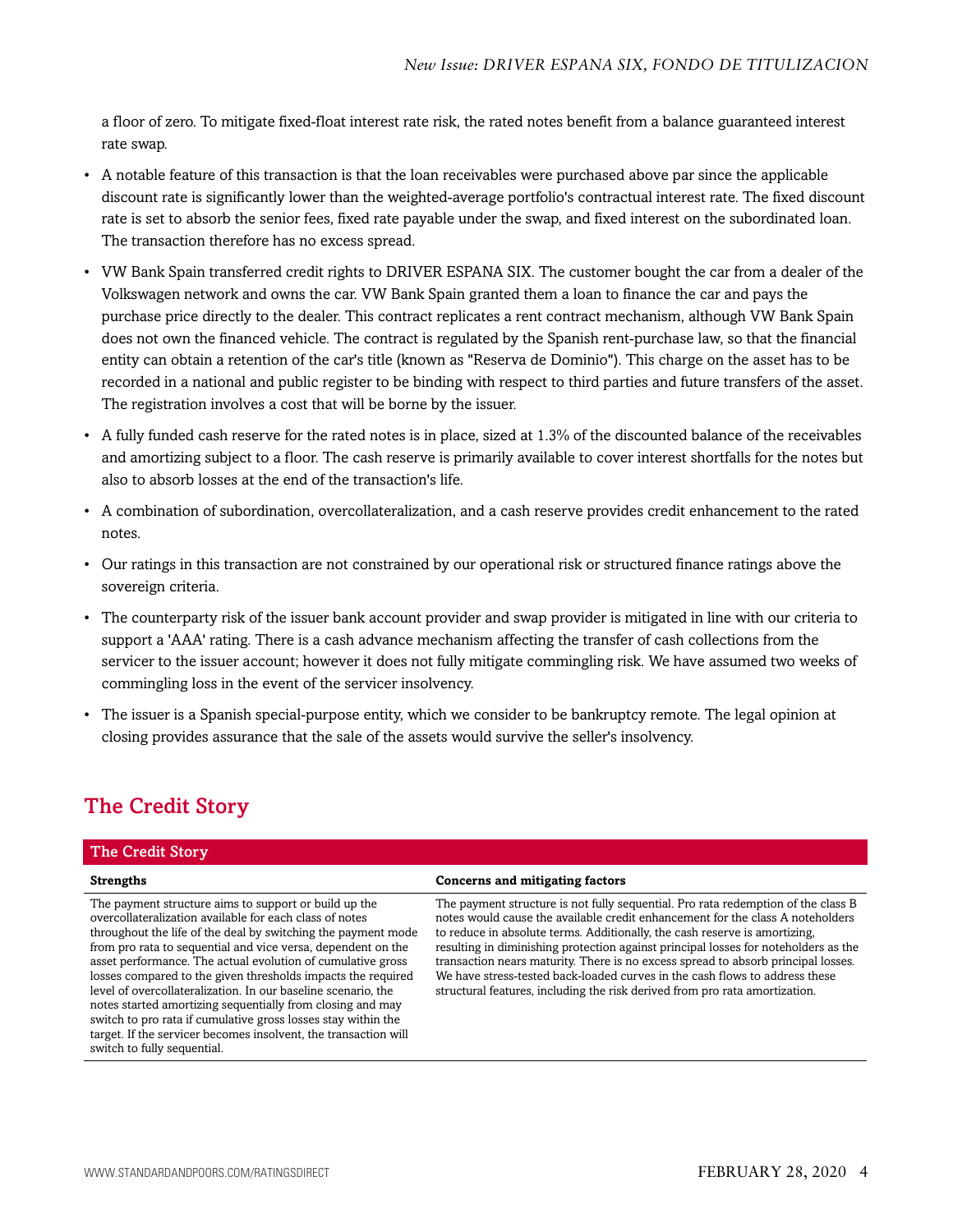| The Credit Story (cont.)                                                                                                                                                                                                                     |                                                                                                                                                                                                                                                                                                                                                                                                                                                                                                                                                                                                                                                                                                                                                                                                                                                                                                                                                                                                                                                                                                                                                                                                                                                                                               |
|----------------------------------------------------------------------------------------------------------------------------------------------------------------------------------------------------------------------------------------------|-----------------------------------------------------------------------------------------------------------------------------------------------------------------------------------------------------------------------------------------------------------------------------------------------------------------------------------------------------------------------------------------------------------------------------------------------------------------------------------------------------------------------------------------------------------------------------------------------------------------------------------------------------------------------------------------------------------------------------------------------------------------------------------------------------------------------------------------------------------------------------------------------------------------------------------------------------------------------------------------------------------------------------------------------------------------------------------------------------------------------------------------------------------------------------------------------------------------------------------------------------------------------------------------------|
| <b>Strengths</b>                                                                                                                                                                                                                             | <b>Concerns and mitigating factors</b>                                                                                                                                                                                                                                                                                                                                                                                                                                                                                                                                                                                                                                                                                                                                                                                                                                                                                                                                                                                                                                                                                                                                                                                                                                                        |
| The pool is static, meaning there is no replenishment period. In<br>our baseline scenario, this causes credit enhancement to build<br>up quickly. Additionally, the portfolio's quality cannot<br>deteriorate through adverse replenishment. | The issuer purchased assets with a contractual interest rate above the discount<br>rate above par (i.e., a purchase price of such loan is more than 100% of the<br>loan's outstanding principal balance), which may result in losses from<br>prepayments, as borrowers repay only the loan's par value. Additionally, the<br>purchase above par mechanism leads to slightly higher loss severities when a<br>loan defaults. While VW Bank Spain covenants that it would hold the issuer<br>harmless against any prepayment losses, we do not believe that this mechanism<br>mitigates the risk in 'AAA' and 'A+' rating scenarios. We have therefore factored<br>in prepayment losses and increased loss severity accordingly in our cash flow<br>model to account for their effect on the available credit enhancement.                                                                                                                                                                                                                                                                                                                                                                                                                                                                      |
| As of the cut-off date, the portfolio did not contain any<br>delinquent or defaulted contracts, and it is highly granular and<br>well diversified across Spain.                                                                              | The retention of title clause offers collateral protection to the lender in<br>accordance with the Spanish law since the borrower cannot sell the financed<br>vehicle without the lender's approval, and the lender would receive the car<br>before other creditors if the borrower defaulted. To be enforceable against<br>third-party creditors of a defaulted borrower, the clause has to be registered in<br>the Chattels Register. Nearly 43% of the loan contracts in the pool have already<br>been registered or are in process of registration at the expense of VW Bank<br>Spain. In case of servicer termination, the management company will instruct<br>the successor servicer to conduct the registration on behalf of DRIVER ESPANA<br>SIX. As the cost related to registration will be borne by DRIVER ESPANA SIX,<br>we sized them in our cash flow model. In our 'AAA' stress scenarios, we<br>assumed that the entire pool will be registered, including those contracts that<br>were not previously registered. In our 'A+' scenario, we assumed that the share<br>of registered loans would increase from closing level in line with modeled<br>delinquencies and defaults. This reflects the servicer's current registration<br>practice as per the servicing standards. |
| In our view, VW Bank Spain is an experienced and established<br>originator and servicer in the Spanish market. It is a leading<br>participant in the European auto financing industry.                                                       | No back-up servicer was appointed at closing. In our view, this risk is mitigated<br>by the cash reserve available to cover timely interest on the rated notes.                                                                                                                                                                                                                                                                                                                                                                                                                                                                                                                                                                                                                                                                                                                                                                                                                                                                                                                                                                                                                                                                                                                               |
| The pool contains no balloon installments; hence there is no<br>indirect exposure to residual value risk.                                                                                                                                    | In contrast to its predecessor, this transaction is exposed to a deposit setoff risk<br>as the servicer is a deposit-taking institution. Borrowers holding deposits with<br>the seller were filtered out by the eligibility criteria at closing. Additionally, the<br>seller will fund a dedicated deposit setoff reserve upon its downgrade, which will<br>thereby fully cover this risk after closing. The other sources of setoff risk are<br>either not present or negligible, in our view.                                                                                                                                                                                                                                                                                                                                                                                                                                                                                                                                                                                                                                                                                                                                                                                               |

### <span id="page-4-0"></span>Asset Description

As of the cut-off date, the collateral pool comprised 103,919 loans, with a total current principal balance of €1,116.103 million.

The entire portfolio comprises loan receivables granted to Spanish individuals and small-commercial clients for the purchase of new and used vehicles.

### <span id="page-4-1"></span>Collateral Key Features

#### **Table 1** Collateral Key Features\* **Pool Characteristics DRIVER ESPANA SIX, FONDO DE TITULIZACION DRIVER ESPANA FIVE, FONDO DE TITULIZACION DRIVER ESPANA THREE, FONDO DE TITULIZACION** Originator Volkswagen Bank GmbH, Spain Branch Volkswagen Finance S.A., E.F.C. Volkswagen Finance S.A., E.F.C. Country Spain Spain Spain Spain Spain Spain Spain Spain Spain Spain Spain Spain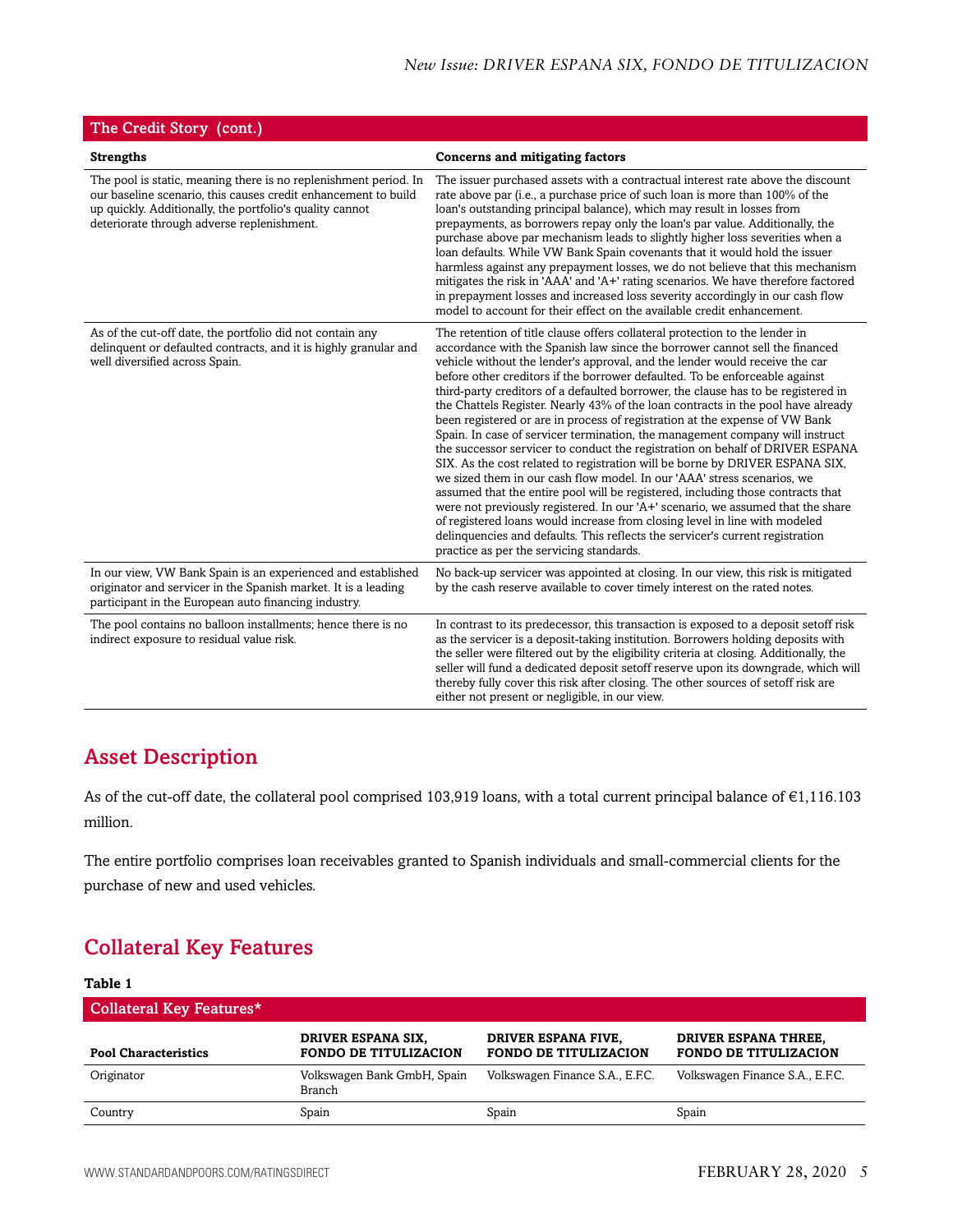#### **Table 1**

| Collateral Key Features* (cont.)                                      |                                                           |                                                     |                                                             |  |  |
|-----------------------------------------------------------------------|-----------------------------------------------------------|-----------------------------------------------------|-------------------------------------------------------------|--|--|
| <b>Pool Characteristics</b>                                           | <b>DRIVER ESPANA SIX,</b><br><b>FONDO DE TITULIZACION</b> | DRIVER ESPANA FIVE,<br><b>FONDO DE TITULIZACION</b> | <b>DRIVER ESPANA THREE,</b><br><b>FONDO DE TITULIZACION</b> |  |  |
| Pool cut-off date                                                     | January 2020                                              | February 2018                                       | January 2016                                                |  |  |
| Discounted outstanding principal<br>balance of the pool (mil. $\in$ ) | 1,116.1                                                   | 1,000.0                                             | 1,000.0                                                     |  |  |
| Discount rate $(\% )$                                                 | 1.3493                                                    | 1.425                                               | 1.970                                                       |  |  |
| Average remaining discounted loan<br>principal balance $(\epsilon)$   | 10,740                                                    | 11,585                                              | 9,270                                                       |  |  |
| Weighted-average life (months)                                        | 24                                                        | 22                                                  | 20                                                          |  |  |
| Weighted-average original term<br>(months)                            | 61                                                        | 58                                                  | 56                                                          |  |  |
| Weighted-average seasoning<br>(months)                                | 15.2                                                      | 10.0                                                | 13.4                                                        |  |  |
| Weighted-average remaining term<br>(months)                           | 46.0                                                      | 48.0                                                | 42.8                                                        |  |  |
| Weighted-average yield (%)                                            | 10.25                                                     | 10.18                                               | 9.98                                                        |  |  |
| Top 3 geographic concentration                                        |                                                           |                                                     |                                                             |  |  |
| First (%)                                                             | Catalonia (20.6)                                          | Catalonia (20.3)                                    | Catalonia (20.1)                                            |  |  |
| Second (%)                                                            | Andalucia (17.4)                                          | Andalucia (17.2)                                    | Andalucia (17.2)                                            |  |  |
| Third $(\%)$                                                          | Madrid (14.2)                                             | Madrid (16.1)                                       | Madrid (16.8)                                               |  |  |
| Top 3 vehicle make                                                    |                                                           |                                                     |                                                             |  |  |
| First $(\%)$                                                          | Seat (41.9)                                               | Seat (36.6)                                         | Volkswagen (37.0)                                           |  |  |
| Second (%)                                                            | Volkswagen (31.9)                                         | Volkswagen (33.4)                                   | Seat (32.8)                                                 |  |  |
| Third $(\%)$                                                          | Audi (16.4)                                               | Audi (20.6)                                         | Audi (21.5)                                                 |  |  |
| Loan type (%)                                                         |                                                           |                                                     |                                                             |  |  |
| Amortizing                                                            | 87.8                                                      | 91.1                                                | 92.2                                                        |  |  |
| Balloon                                                               | 12.2                                                      | 8.9                                                 | 7.8                                                         |  |  |
| Vehicle type (%)                                                      |                                                           |                                                     |                                                             |  |  |
| New                                                                   | 78.7                                                      | 82.4                                                | 82.8                                                        |  |  |
| Used                                                                  | 21.3                                                      | 17.6                                                | 17.2                                                        |  |  |
| Customer type (%)                                                     |                                                           |                                                     |                                                             |  |  |
| Private                                                               | 84.7                                                      | 83.9                                                | 83.5                                                        |  |  |
| Commercial and freelance                                              | 15.3                                                      | 16.1                                                | 16.5                                                        |  |  |
| Affected contracts (volume<br>percentage) with EA 189 EU5<br>engines  | 0.004                                                     | 0.77                                                | N.A.                                                        |  |  |
| Largest borrower (%)                                                  | 0.006                                                     | 0.010                                               | 0.010                                                       |  |  |
| Top 20 borrowers (%)                                                  | 0.10                                                      | 0.06                                                | 0.13                                                        |  |  |

\*Calculations are according to S&P Global Ratings' methodology and based on the outstanding discounted principal balance. N.A.--Not available.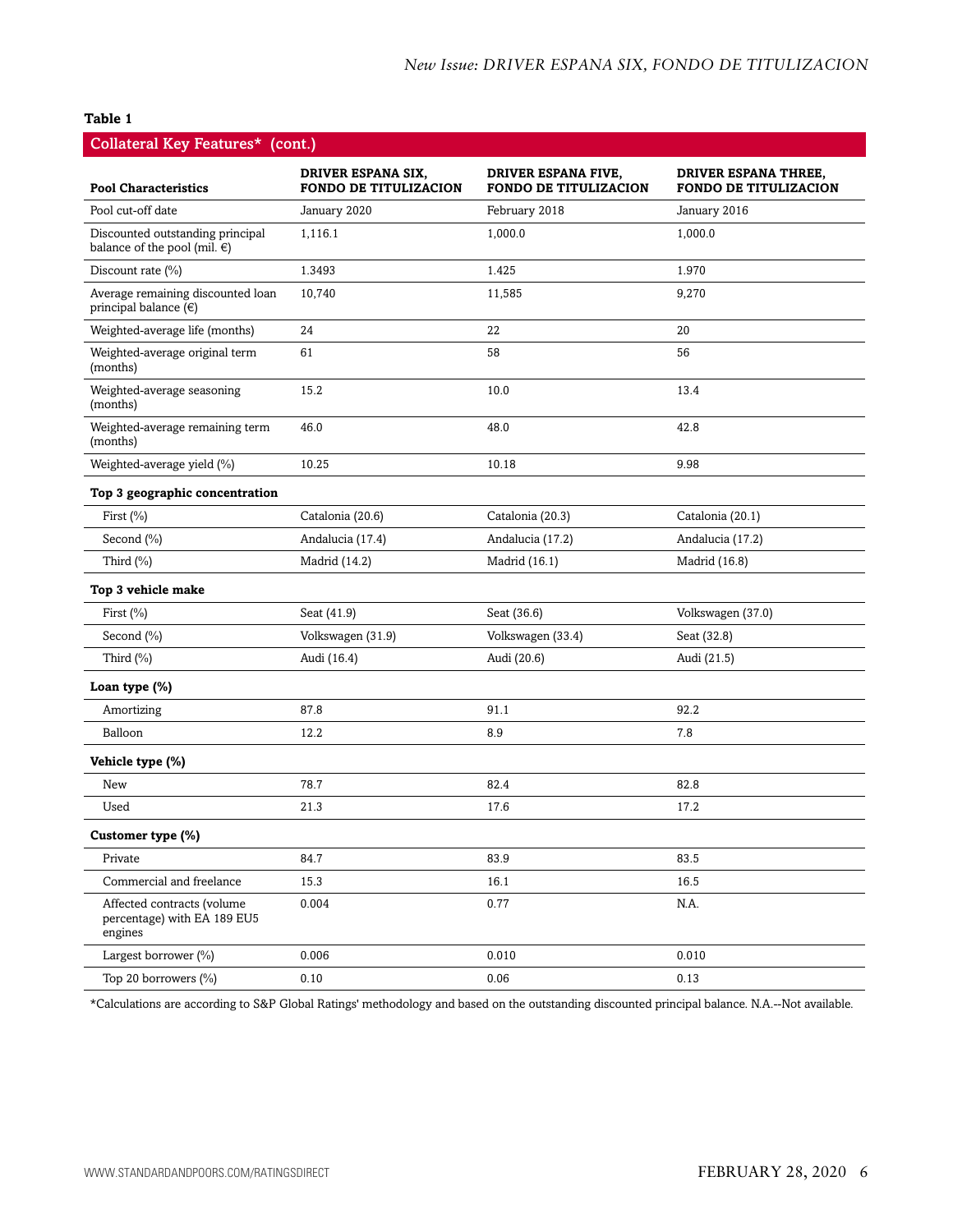### <span id="page-6-0"></span>Eligibility Criteria

The transaction documents set out certain eligibility criteria for the loan receivables, some of which are highlighted below:

- The loans constitute legally valid, binding, and enforceable agreements.
- The borrowers are corporate entities with a registered office in Spain or, if they are individuals, have their place of residence in Spain.
- The loans were granted according to the regular market practice for the acquisition of motor vehicles, and have been serviced by the seller since origination.
- The loans are denominated in euros, governed by Spanish law, payable in monthly installments of interest and principal, and the applicable interest rate is fixed.
- The loans are up-to-date in payments (i.e., there are no overdue amounts), and none of the loans has been terminated or written off.
- At least four installments have been paid on the loans.
- The loans have the maximum original term of 96 months and at least three monthly installments remaining until maturity.
- The loans are not impaired by setoff rights or due to warranty claim or any other rights of the borrowers.
- None of the borrowers is an employee of the seller, or an affiliate of Volkswagen AG.

### <span id="page-6-1"></span>**Origination**

VW Bank Spain is an established originator of auto loans in the Spanish market. It offers financing through the car dealership network. Credit decision-making is centralized and includes multiple stages such as credit scoring, data verification, and if required, manual approval.

Overall, VW Bank Spain's risk management falls in line with VW Bank Group's general risk policy, with specific corrections needed to meet the legal and regulatory requirements of Spain.

### <span id="page-6-2"></span>Servicing

All monthly payments are made by direct debit. Overdue accounts are categorized by the length of delinquency, which then determines the contact frequency and cure approach taken.

We believe that VW Bank Spain's origination, underwriting, servicing, and risk management policies and procedures are in line with market standards and are adequate to support the ratings assigned. Our operational risk criteria focus on key transaction parties (KTPs) and the potential effect of a disruption in the KTP's services on the issuer's cash flows, as well as the ease with which the KTP could be replaced if needed. Based on our view of the servicer's capabilities and the characteristics of the underlying receivables, we believe that the severity risk and portability risk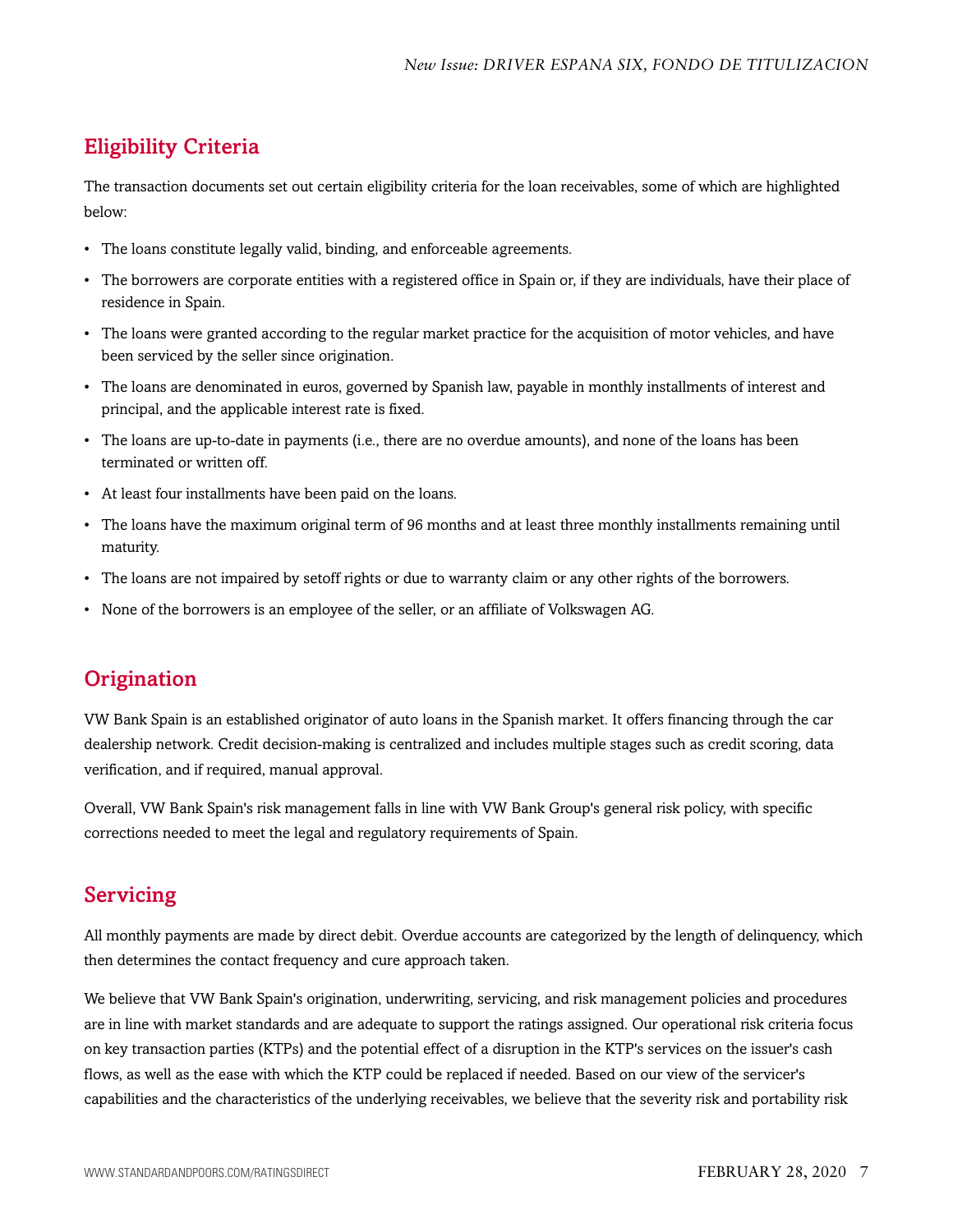following a disruption to the servicer are both low. Consequently, our operational risk criteria do not constrain the maximum potential rating assignable to the transaction.

The transaction does not have a named back-up servicer at closing, but the servicer may be replaced following certain termination events, which include the insolvency of the servicer. We rely on the general availability of servicing in the Spanish market to mitigate the risk of servicing disruption and have applied a stressed servicing fee in our cash flow analysis, in line with market standards. Furthermore, the cash reserve provides coverage to ensure timely payment of note interest to mitigate servicer disruption risk.

### <span id="page-7-0"></span>Credit Analysis And Assumptions

In line with the transaction's eligibility criteria, we analyzed historical performance data at the subpool level based on the breakdown by credit product (auto credit and classic credit) and car type (new and used). We received monthly and quarterly static gross loss data from first-quarter 2005 to third-quarter 2019. We derived recovery data per defaulted cohorts from gross versus net loss data available to us.

<span id="page-7-1"></span>We examined gross credit loss data and recoveries by applying our European auto ABS criteria.

### Macroeconomic And Sector Outlook

We expect economic growth rates in Spain to slow, but remain above the eurozone average over the next three years, including in real GDP per capita growth terms (see "Related Research"). The Spanish economy is, in our view, better positioned to withstand external risks, such as a no-deal Brexit or a slowdown in eurozone growth. Our credit assumptions reflect this outlook.

#### **Table 2**

| Macroeconomic Outlook                 |      |       |       |  |             |
|---------------------------------------|------|-------|-------|--|-------------|
|                                       | 2018 | 2019e | 2020f |  | 2021f 2022f |
| Real GDP ( $y/y$ growth, $\%$ )       | 2.4  | 2.0   | 1.7   |  | $1.6$ 1.6   |
| Unemployment rate (annual average, %) | 15.3 | 14.0  | 13.2  |  | 12.8 12.3   |
| CPI $(\% )$                           | 1.7  | 0.9   | 1.2   |  | $1.5$ 1.6   |

Sources: National statistics offices, OECD, Eurostat, Bank of England, European Central Bank, S&P Global Ratings. CPI--Consumer price index. f--Forecast. e--Estimate.

### <span id="page-7-2"></span>**Defaults**

A loan is considered defaulted in the transaction if it has more than eight overdue monthly installments, unless the servicer declares it defaulted earlier. The amount of time to constitute a default under this transaction's default definition is consistent with the market practice in Spain.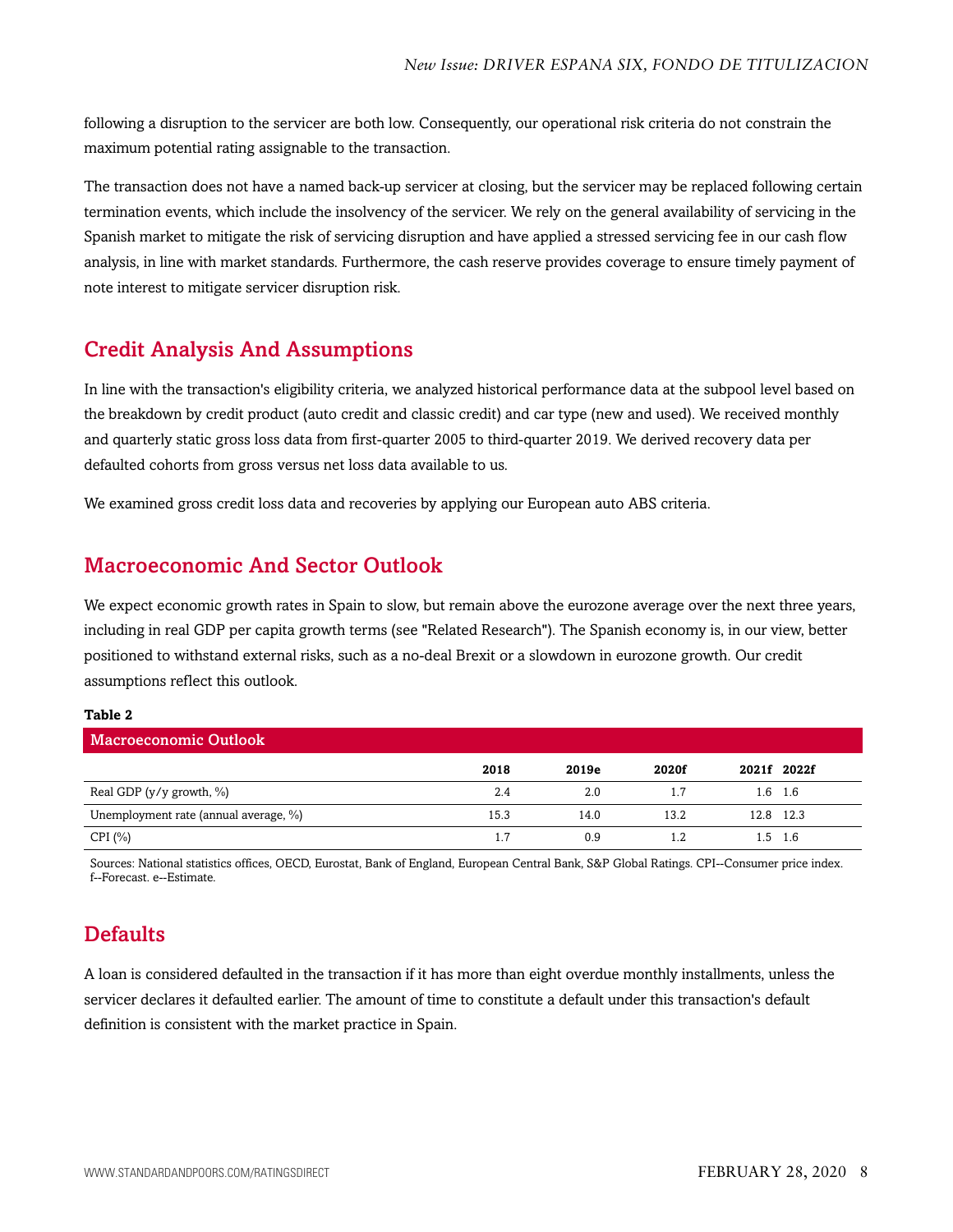### <span id="page-8-0"></span>Gross Defaults

Charts 1 shows yearly averages of quarterly static cumulative gross defaults for the entire pool based on the current weight of four sub products (classic credit new vehicles, classic credit used vehicles, auto credit new vehicles, and auto credit used vehicles).

#### **Chart 1**

#### **Annualized Cumulative Gross Losses**



Chart 2 demonstrates the geographic distribution of the collateral across Spain.

#### **Chart 2**

#### **Geographic Distribution**

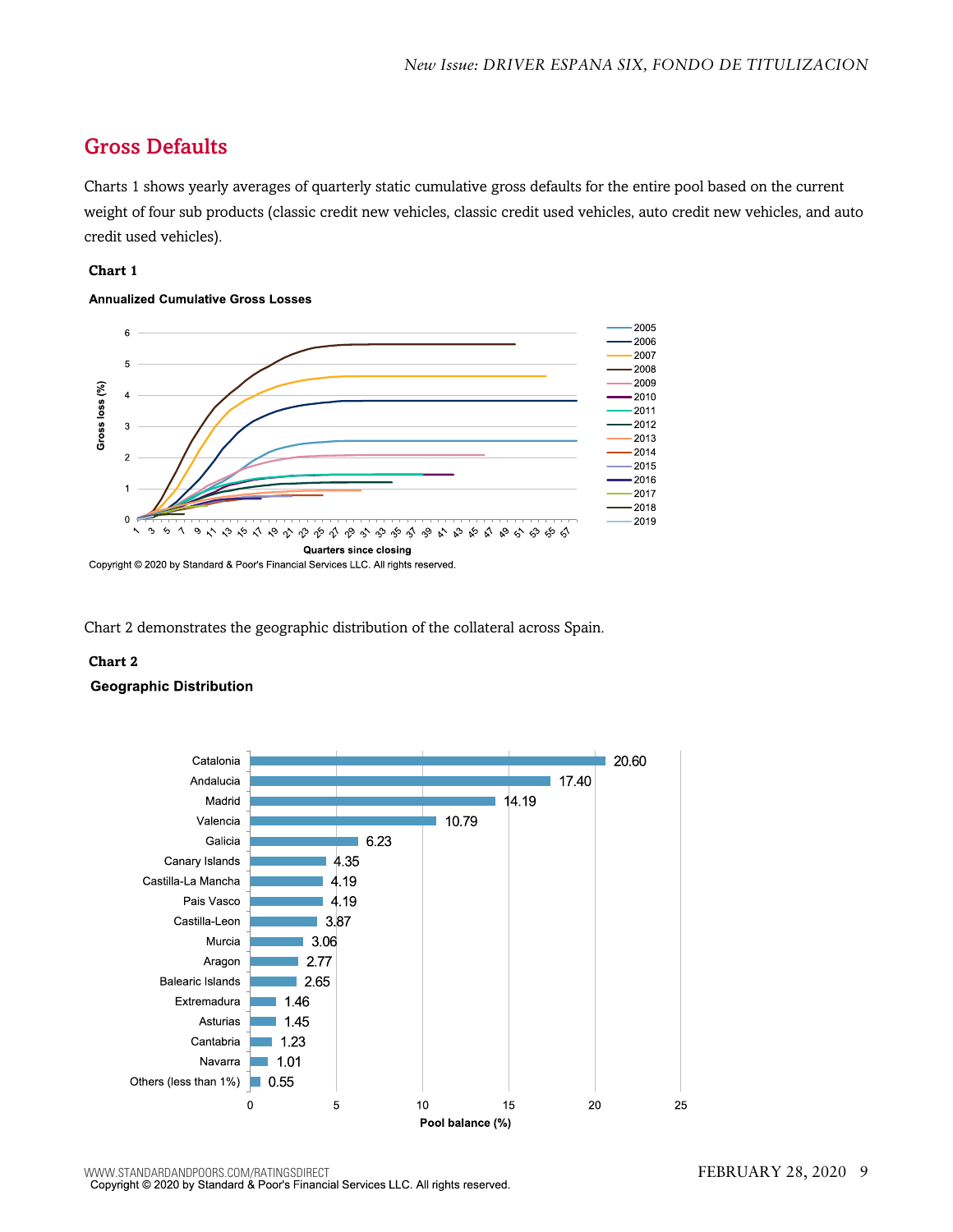The historical data cover the worst part of the economic cycle, showing how the loans are performing in that situation. Starting from 2010, vintage curves demonstrate a lower level of cumulative gross losses compared to older cohorts.

Based on the pool composition, we expect to see 1.83% of gross losses as our base case. This reflects performance trends in the historical data provided, our expectation that macroeconomic growth in Spain will stay strong and unemployment will keep declining, our view of portfolio quality, and our analysis of the originator's underwriting and servicing standards. Compared to DRIVER ESPANA FIVE, we have lowered our gross loss base-case assumption on auto credit new car product and classic credit used car product, resulting in a lower pool-wide base-case gross loss despite a comparable pool composition. Compared to the predecessor transaction, we have increased the credit multiple to 4.8x at 'AAA' to reflect a wider gap between today's economic environment of Spain and macroeconomic conditions commensurate with a 'AAA' stress. On a positive side, we accounted for the originator's experience and good data quality.

#### Recoveries and recovery timing

We have not received recovery data on the originator's loan book. We have derived our recovery rate assumption on the comparison between the gross loss data and the net loss data and the recovery information received. Additionally, we analyzed the recovery information for the previous securitizations by the same originator. The uniform recovery rate base assumption is 35.0%, in line with DRIVER ESPANA FIVE.

Since the pool was purchased above par, this reduces the applicable recovery rate to 29.7% if measured against the principal balance of the loan contracts, and this is the assumption we apply in our cash flow model for all rating levels.

We have also tested the cash flow results sensitivity to lower recovery assumptions that address the risk of not loan contracts having the reservation of title being registered at closing. DRIVER ESPANA deals are not exposed to balloon loans; therefore the residual risk is not present.

We have set our base-case assumptions with a recovery period of 24 months. Under our assumptions, no recoveries will be realized under the first 24 months.

### <span id="page-9-0"></span>Cumulative Gross Loss And Recovery Assumptions

#### **Table 3**

| Cumulative Base Case Gross Loss And Recovery Assumptions $(\%)$ |        |      |                                                                           |  |  |
|-----------------------------------------------------------------|--------|------|---------------------------------------------------------------------------|--|--|
| Segment                                                         |        |      | Percentage of portfolio Base case gross loss Stressed recovery assumption |  |  |
| Auto credit new car contracts                                   | 11.88  | 1.6  | 29.7                                                                      |  |  |
| Auto credit used car contracts                                  | 0.29   | 2.5  | 29.7                                                                      |  |  |
| Classic credit new car contracts                                | 66.79  | 1.5  | 29.7                                                                      |  |  |
| Classic credit used car contracts                               | 21.04  | 3.0  | 29.7                                                                      |  |  |
| Total                                                           | 100.00 | 1.83 | 29.7                                                                      |  |  |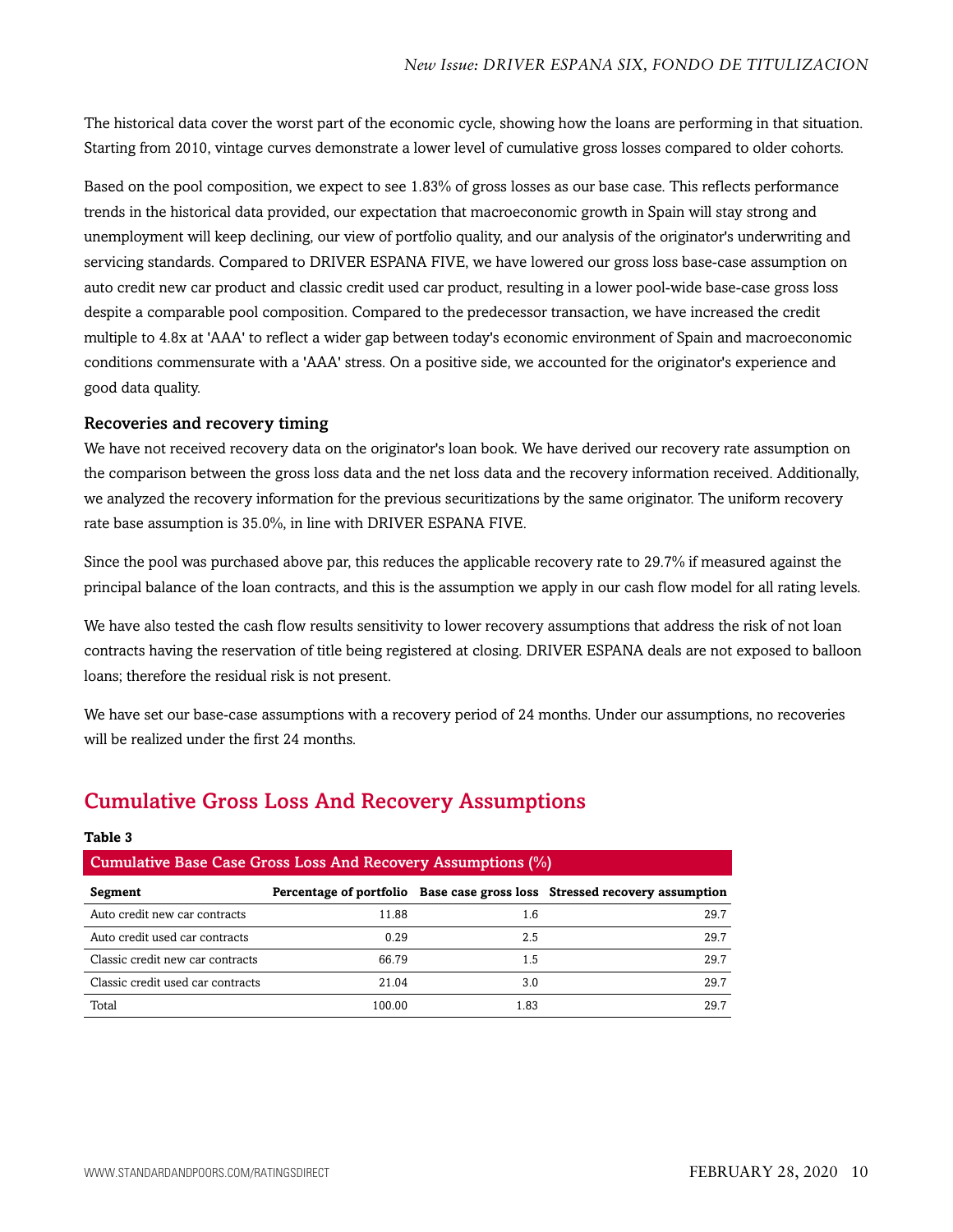### <span id="page-10-0"></span>Credit Assumptions Summary

#### **Table 4**

| <b>Credit Assumptions Summary</b> |                             |                        |      |                                                   |                                                 |
|-----------------------------------|-----------------------------|------------------------|------|---------------------------------------------------|-------------------------------------------------|
| <b>Rating Level</b>               | Base case gross<br>loss (%) | <b>Stress multiple</b> | (%)  | Stressed gross loss Stressed recovery rate<br>(%) | <b>Stressed cumulative net</b><br>losses $(\%)$ |
| AAA                               | l.83                        | 4.8                    | 8.78 | 29.4                                              | 6.2                                             |
| $A+$                              | . 83                        | 3.3                    | 6.04 | 29.4                                              | 4.3                                             |

### <span id="page-10-1"></span>Peer Comparison At 'AAA'

#### **Table 5**

| 'AAA' Comparison                                 |                                             |                                              |                                               |
|--------------------------------------------------|---------------------------------------------|----------------------------------------------|-----------------------------------------------|
| <b>Rating Level</b>                              | DRIVER ESPANA SIX, FONDO<br>DE TITULIZACION | DRIVER ESPANA FIVE, FONDO<br>DE TITULIZACION | DRIVER ESPANA THREE, FONDO<br>DE TITULIZACION |
| Stressed gross loss (%)                          | 8.78                                        | 9.10                                         | 13.01                                         |
| Stressed recovery rate<br>$(\%)$                 | 29.41                                       | 29.58                                        | 26.24                                         |
| Stressed combined<br>cumulative net loss $(\% )$ | 6.2                                         | 6.4                                          | 9.59                                          |

### <span id="page-10-2"></span>Transaction Structure

At closing, DRIVER ESPANA SIX purchased the auto loan portfolio (see chart 1). The loan receivables were discounted at a fixed discount rate of interest equal to 1.349%, so that the effective interest available to the issuer are reduced, leaving no excess spread in the transaction. Therefore, interest receipts are equal to the sum of:

- The weighted-average interest due to the swap counterparty under the terms of the swap on the class A and B notes;
- The fixed interest due under the subordinated loan; and
- The administrative expenses and a servicing fee.

Chart 3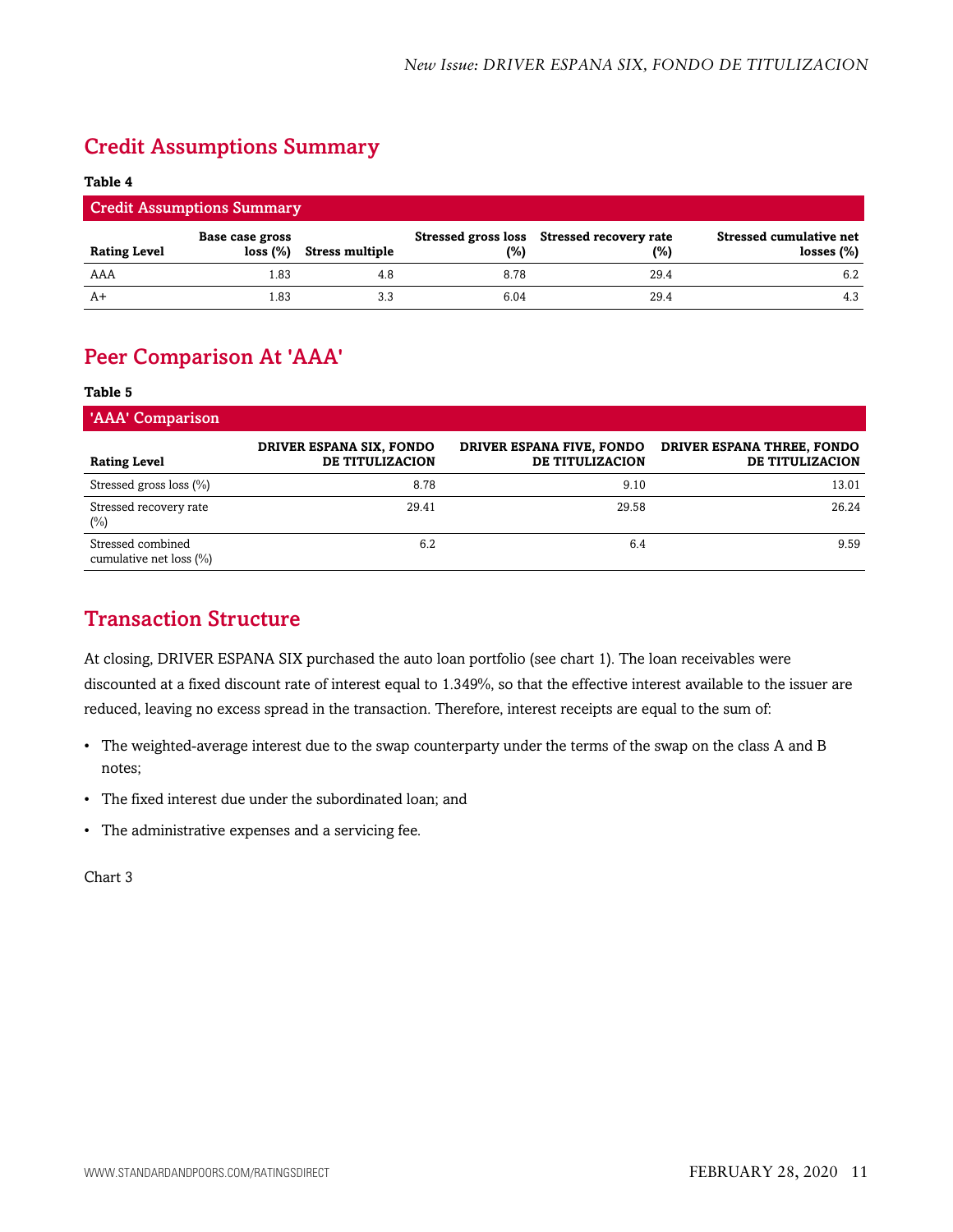#### **DRIVER ESPAÑA SIX Transaction Structure**



Copyright © 2020 by Standard & Poor's Financial Services LLC. All rights reserved.

### <span id="page-11-0"></span>Cash Flow Mechanics

The transaction has a combined interest and principal waterfall. On each interest payment date (IPD), class A interest will be paid before class B interest. However, class A noteholders only receive principal after interest is paid to the class B noteholders. Amounts in the priority of interest and principal payments for the class A and B notes include taxes payable by the issuer, servicing and administrative expenses, and payments to the swap counterparty. The first IPD is on March 23, 2020. The legal final maturity of the notes is on Sept. 23, 2030.

#### Priority of payments

On any monthly interest payment date, the issuer allocates all available cash collections--as well as withdrawals from the cash reserve, net swap receipts, and any other available amounts--according to the simplified priorities of payment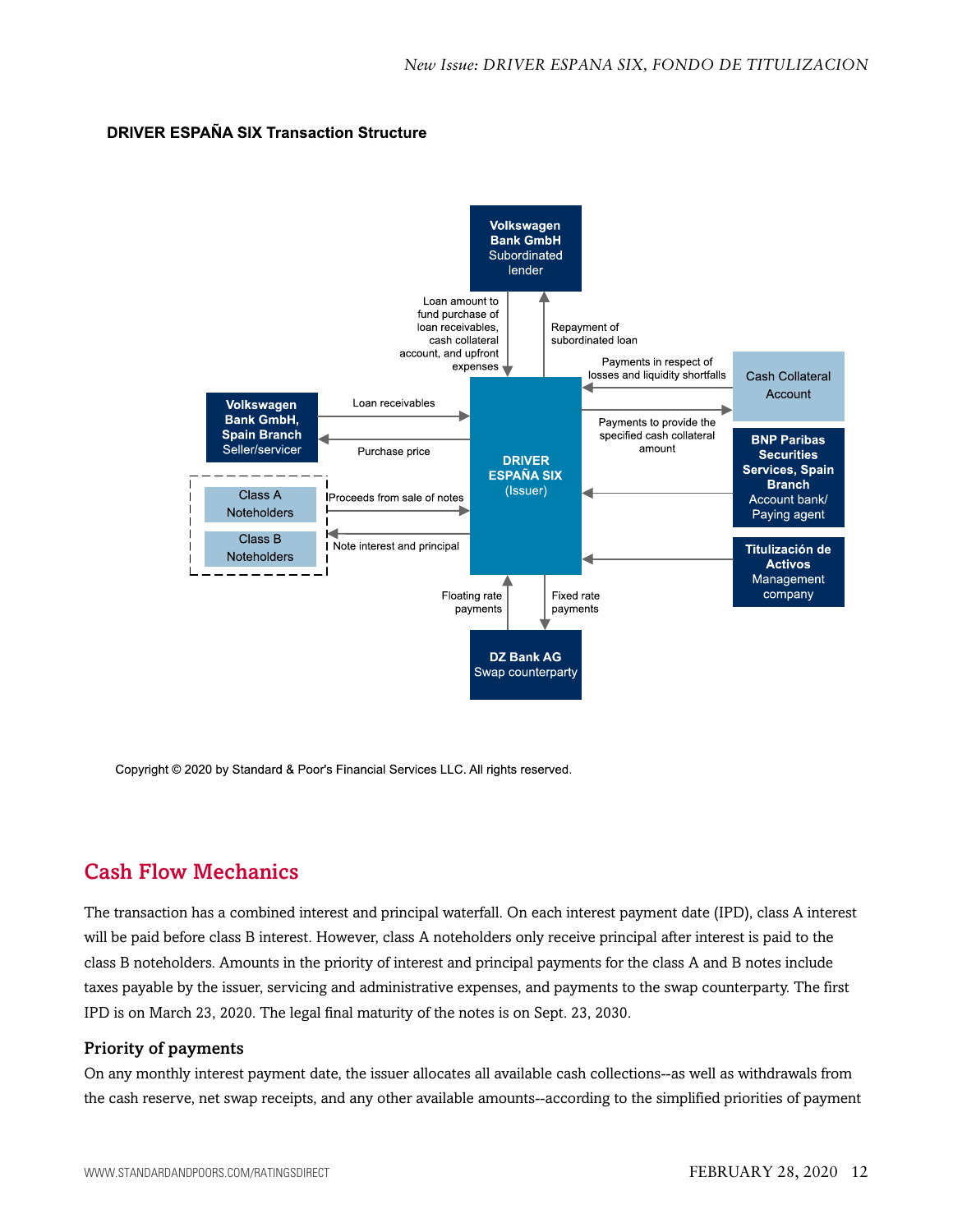shown in table 6.

#### **Table 6**

| <b>Priority Of Payments</b>                                                                                                                        |  |  |  |  |  |
|----------------------------------------------------------------------------------------------------------------------------------------------------|--|--|--|--|--|
| Senior fees, including payments for administration cost and expenses, trustee fees, and servicer fees.                                             |  |  |  |  |  |
| Payments to the swap counterparty (except termination payments if the swap counterparty is the defaulting party or downgraded below<br>threshold). |  |  |  |  |  |
| Class A interest.                                                                                                                                  |  |  |  |  |  |
| Class B interest.                                                                                                                                  |  |  |  |  |  |
| Cash reserve top-up (only if drawn upon previously).                                                                                               |  |  |  |  |  |
| Class A notes' principal (sequential or pro rata).                                                                                                 |  |  |  |  |  |
| Class B notes' principal (sequential or pro rata).                                                                                                 |  |  |  |  |  |
| Payments to the swap counterparty not paid above.                                                                                                  |  |  |  |  |  |
| Interest on the subordinated loan.                                                                                                                 |  |  |  |  |  |
| Principal on the subordinated loan.                                                                                                                |  |  |  |  |  |
| All remaining amounts back to VW Bank Spain through a financial intermediation margin.                                                             |  |  |  |  |  |

The transaction starts paying sequential. As soon as overcollateralization has reached 21.0% (plus 10.06% compared with the closing level) for the class A notes, and 14.5% (plus 7.3% compared with the closing level) for the class B notes, the issuer pays principal payments received pro rata to the class A and B noteholders. The percentage of overcollateralization for the class A and B notes remains constant for as long as the portfolio's performance stays within the predetermined boundaries: if the cumulative gross loss ratio exceeds 1.0% on any payment date up to the one corresponding to month May 2021 (included) or 2.50% for any payment date after the one corresponding to month May 2021 but prior to the one corresponding to February 2022 (inclusive), the issuer repays the notes sequentially until overcollateralization reaches 25.0% for the class A notes, and 18.0% for the class B notes.

If at any time the cumulative gross loss ratio exceeds 5.0%, or in the case of a servicer insolvency event (each a credit enhancement increase condition), amortization permanently switches to sequential repayment.

Table 7 describes the initial overcollateralization levels and target overcollateralization levels.

| <b>Overcollateralization Levels</b> |                                     |                                                      |                                      |                                                    |  |  |
|-------------------------------------|-------------------------------------|------------------------------------------------------|--------------------------------------|----------------------------------------------------|--|--|
|                                     | Actual overcollateralization<br>(%) | <b>Target overcollateralization</b><br>levels $(\%)$ |                                      |                                                    |  |  |
| Class                               | At closing                          | After closing                                        | If gross loss triggers<br>are breach | Credit enhancement increase<br>condition in effect |  |  |
| А                                   | 11,2                                | 21                                                   | 25                                   | 100                                                |  |  |
| B                                   | 8,6                                 | 14.5                                                 | 18                                   | 100                                                |  |  |

The transaction has no excess spread.

#### Cash reserve

**Table 7**

The issuer deposited 1.3% of the initial discounted asset balance as a general cash reserve at closing. Amounts deposited in the general cash reserve account would be available to mitigate any liquidity shortfalls in the payment of senior costs and expenses, and interest on the class A and B notes. As soon as the aggregate discounted receivables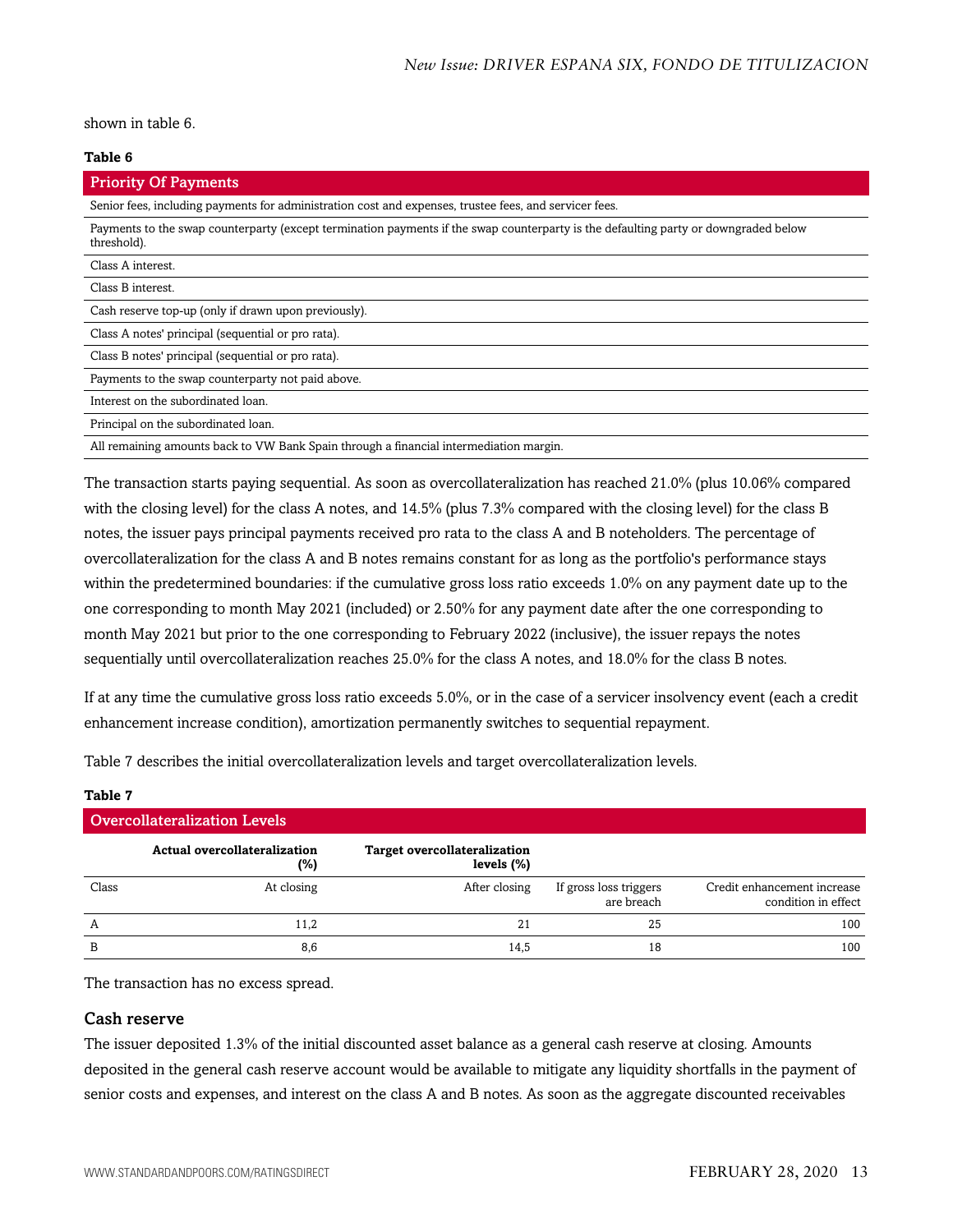balance has been reduced to zero or on the scheduled final maturity date, the issuer can also use the cash reserve to redeem the class A and B notes. The cash reserve amortizes at 1.3% of the outstanding discounted asset balance, subject to a floor, which is the lesser of (i)  $\epsilon$ 12,275,000 and (ii) the class A and B notes' outstanding amount. The amounts that are released from the reserve are paid directly to the subordinated loan, provided that no credit enhancement increase condition is in effect and that the servicer is solvent. If these conditions are not satisfied (a credit enhancement increase condition has occurred or the servicer is insolvent), the released amount is deposited back into the cash reserve account and can be used in the next payment dates.

#### Swap/hedging

The receivables are fixed rate, while the class A and B notes are floating rate. To hedge interest rate risk, the issuer entered into two balance guaranteed swaps with DZ BANK AG at closing, where the notional amount is equal to the outstanding balance of the class A and B notes, respectively. The swap documentation is in line with our counterparty criteria to support 'AAA' ratings.

Under the swap agreement, the issuer pays the counterparty a fixed rate of interest. In exchange, the swap counterparty pays to the issuer a floating interest rate equal to the contractual interest on the class A and B notes. As the notes' coupon is floored to zero, the floating leg of the swaps is also floored at zero. Therefore, the issuer would not be exposed to additional costs if the absolute negative value of one-month EURIBOR is greater than the note margins. The swap makes the effective cost of funds on the rated notes' fixed-rate obligations of the issuer.

#### Clean-up call

DRIVER ESPANA SIX can exercise a clean-up call option as soon as the discounted principal balance of the receivables is below 10% of the discounted principal balance at closing. If exercised, the repurchase price must be sufficient to cover the principal outstanding on the rated notes, plus all accrued interest.

### <span id="page-13-0"></span>Mitigation Of Seller Risks

#### Commingling risk

Borrower collections are paid by direct debit into the servicer collection bank account. These collections are not heavily concentrated on any specific monthly day, and all are received via direct debit. Transfers from the servicer collection bank account provider into the issuer distribution account occur bi-monthly. If the credit rating on the servicer is lowered below 'BBB' then within 14 calendar days the servicer will start making cash advances to the issuer distribution amount covering the forthcoming two-and-a-half week period. If the servicer is terminated (including for the reason of servicer insolvency), the management company will notify the borrowers to redirect collections and to pay collections directly to the fund.

Taking into account the notification period and the cash advance mechanism in place, which is triggered upon a downgrade of the servicer, we sized commingling risk as a loss of two weeks' collections assuming a default and prepayment rate of zero, and we stressed it our cash flow analysis.

The transaction does not have a back-up servicer appointed at closing, but the servicer may be replaced following certain termination events, including insolvency of the servicer.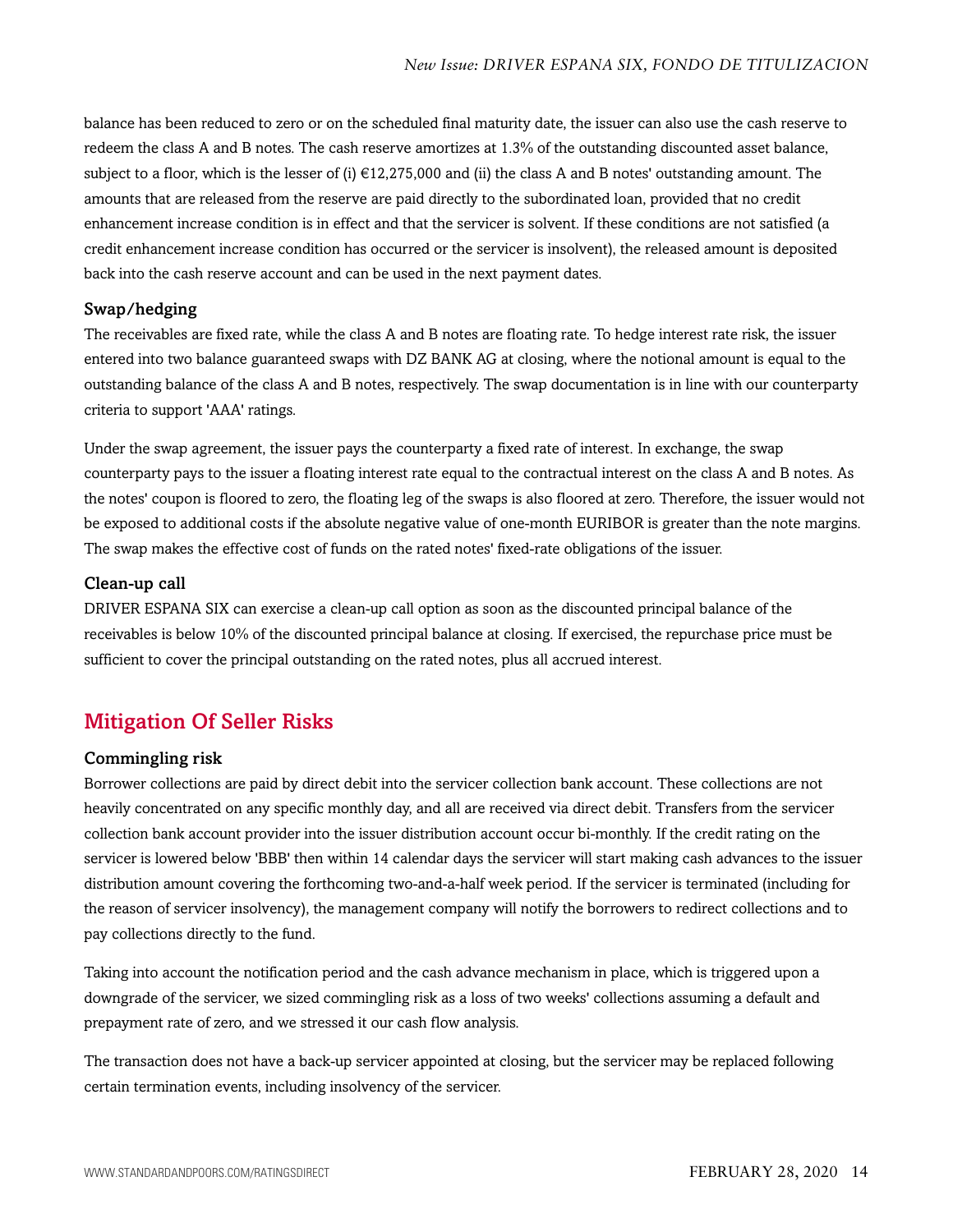We believe that the size of the cash reserve would be sufficient to ensure that the timely payment of interest would continue on the rated classes until obligors are notified to redirect their payments to the issuer.

#### Setoff risk

In general, if the servicer becomes insolvent, setoff risk may arise. This is because obligors can set off their loan installments against:

- Their salary (employee setoff);
- Insurance obligations (if the insurance provider becomes insolvent);
- Maintenance and servicing obligations (if the maintenance or service provider becomes insolvent); or
- Their deposits (deposit setoff).

According to the eligibility criteria, none of the borrowers is an employee of the seller or an affiliate of Volkswagen AG. Additionally, the loan contracts are free of claims for compensation against the seller and free of rights of third parties. We therefore do not expect any employee, maintenance, or servicing setoff risk to arise.

Except for motor car insurance, other insurance contracts are provided by companies not related to the seller. Since the seller itself is not an insurance company and there are no reciprocal obligations between the seller and the borrowers under the insurance contracts, the insurance-related setoff claims by the borrowers are not recognized by Spanish law. Therefore the insurance setoff risk in this transaction is negligible, in our view.

The seller has recently become a deposit-taking institution. Despite a very limited current exposure, the transaction is thereby exposed to a deposit setoff risk. It is structurally mitigated by the obligation by the seller, upon the loss of a 'BBB' credit rating, to fund a deposit setoff reserve covering the lesser of the borrowers' deposits and their discounted loan receivables balances. The exposure will be monitored on a monthly basis and disclosed in the investor reports. At closing, borrowers already holding deposits with the seller were filtered out by the eligibility criteria. We therefore deem the setoff risk arising from the borrowers' deposits fully structurally mitigated.

#### Retention of title over the vehicles

The issuer does not have any rights over the vehicles themselves; it only has rights in connection with their sale proceeds. The retention of title clause offers collateral protection to the lender in accordance with the Spanish law since the borrower cannot sell the financed vehicle without the lender's approval, and the lender would receive the car before other creditors if the borrower defaulted. To be enforceable against third-party creditors of a defaulted borrower, the clause has to be registered in the Chattels Register. Nearly 43% of the loan contracts in the pool have already been registered or are in process of registration at the expense of VW Bank Spain. The remaining 57% of the loan contracts in the pool did not benefit from the registered reservation of title at closing.

In case of servicer termination, the management company will instruct the successor servicer to conduct the registration on behalf of DRIVER ESPANA SIX of those loan contracts that have been previously registered. The costs related to registration will be borne by DRIVER ESPANA SIX.

In our stress scenarios, we assumed that the servicer or a successor servicer would tend to register those contracts that are currently unregistered, should the macroeconomic conditions deteriorate. This would serve to enhance the lender's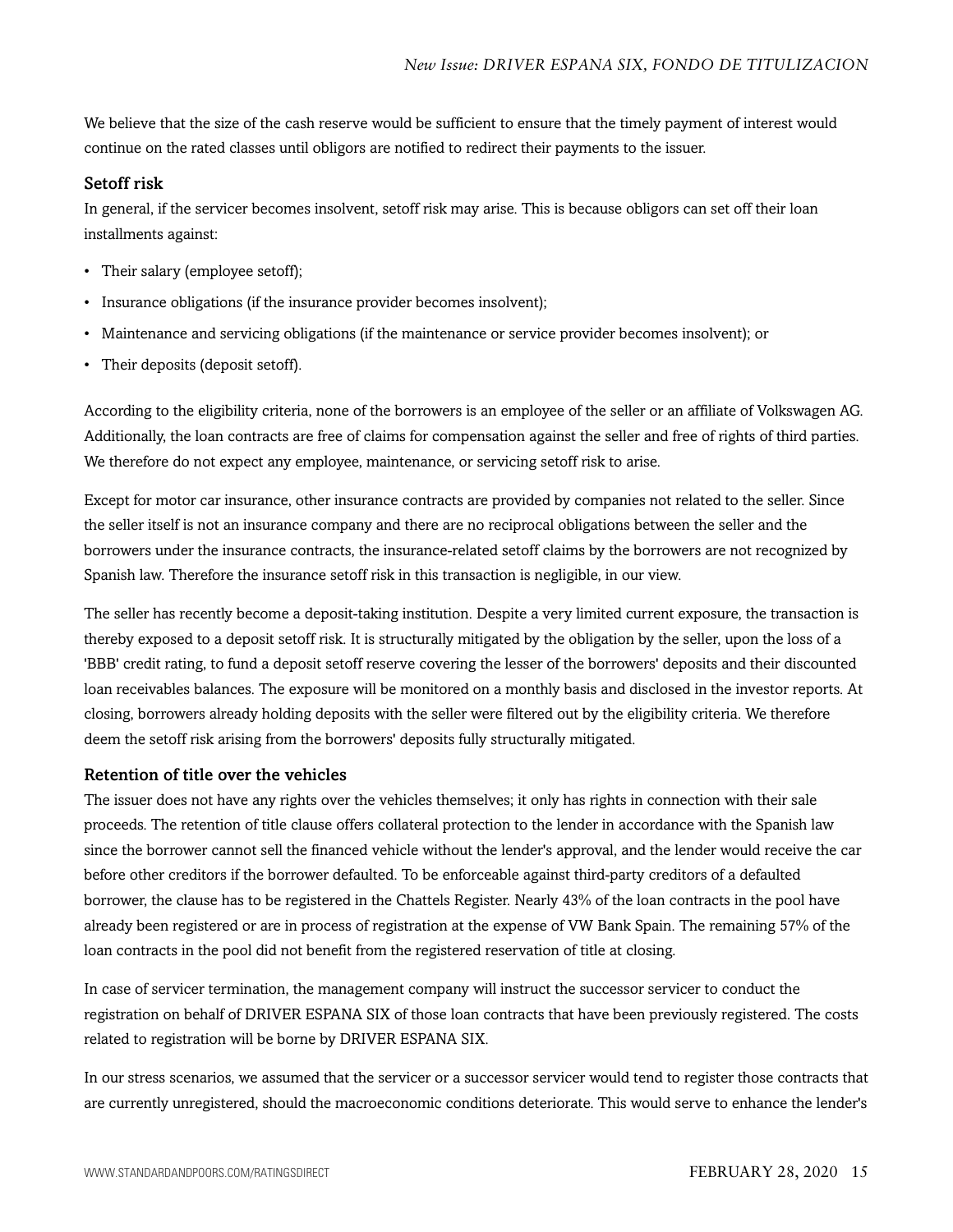rights belonging to DRIVER ESPANA SIX. We have stressed the registration costs related to the entire underlying pool in our cash flow model in our 'AAA' rating scenario. In our 'A+' scenario, we assumed that the share of registered loans would increase from that at closing in line with modeled delinquencies and defaults. This reflects the servicer's current registration practice as per the servicing standards.

We have also tested the cash flow results' sensitivity to lower recovery assumptions that address the risk of loan contracts not having the reservation of title registered at closing.

### <span id="page-15-0"></span>Cash Flow Assumptions

#### **Table 8**

| <b>Cash Flow Assumptions</b>               |                                                                    |                                                                    |
|--------------------------------------------|--------------------------------------------------------------------|--------------------------------------------------------------------|
| <b>Scenario</b>                            | AAA                                                                | $A+$                                                               |
| Cumulative gross loss (%)                  | 8.78                                                               | 6.04                                                               |
| <b>Recession start</b>                     | Closing                                                            | Closing                                                            |
| Length of recession                        | WAL (24 months)                                                    | WAL (24 months)                                                    |
| Cumulative gross loss curve (HT<br>and VT) | Evenly or increasingly distributed over WAL                        | Evenly or increasingly distributed over WAL                        |
| Delinquency                                | Two-thirds of credit losses recovered six months<br>later          | Two-thirds of credit losses recovered six months<br>later          |
| Recoveries (%)                             | 29.7                                                               | 29.7                                                               |
| Recovery lag (months)                      | 24                                                                 | 24                                                                 |
| Stressed servicing fees (%)                | 1.0                                                                | 1.0                                                                |
| Fixed fees $(\epsilon)$                    | 285,000                                                            | 285,000                                                            |
| Replacement bank cost $(\epsilon)$         | 90,000                                                             | 90.000                                                             |
| Registration fees                          | 7,274,330                                                          | 4,000,000                                                          |
| CPR high (%)                               | 20                                                                 | 20                                                                 |
| CPR low $(\% )$                            | 0.5                                                                | 0.5                                                                |
| Interest up*                               | From current to 12% with 2% monthly increase                       | From current to 12% with 2% monthly increase                       |
| Interest down                              | From current to 0% with 2% monthly decrease                        | From current to 0% with 2% monthly decrease                        |
| Interest flat                              | At current level                                                   | At current level                                                   |
| Collateral interest (%)                    | 1.349                                                              | 1.349                                                              |
| Prepayment loss                            | 15.15% of prepaid amounts are assumed to be lost<br>over 24 months | 15.15% of prepaid amounts are assumed to be lost<br>over 24 months |
| Commingling stress                         | Loss, 0.5 months                                                   | Loss, 0.5 months                                                   |

WAL--Weighted average life. WAC--Weighted average coupon. CPR--Constant prepayment rate.

We have tested the classes' ability to pay timely interest and ultimate principal on the class A and B notes under the above stress assumption through our proprietary cash flow model. Our analysis indicates that the available credit enhancement for the class A and B notes is sufficient to withstand the credit and cash flow stresses that we apply at the 'AAA' and 'A+' rating levels, respectively.

Our ratings address both the availability of funds for the full payment of interest and principal, and the timeliness of these payments in accordance with the terms of the rated securities. Based on the assumptions discussed above, the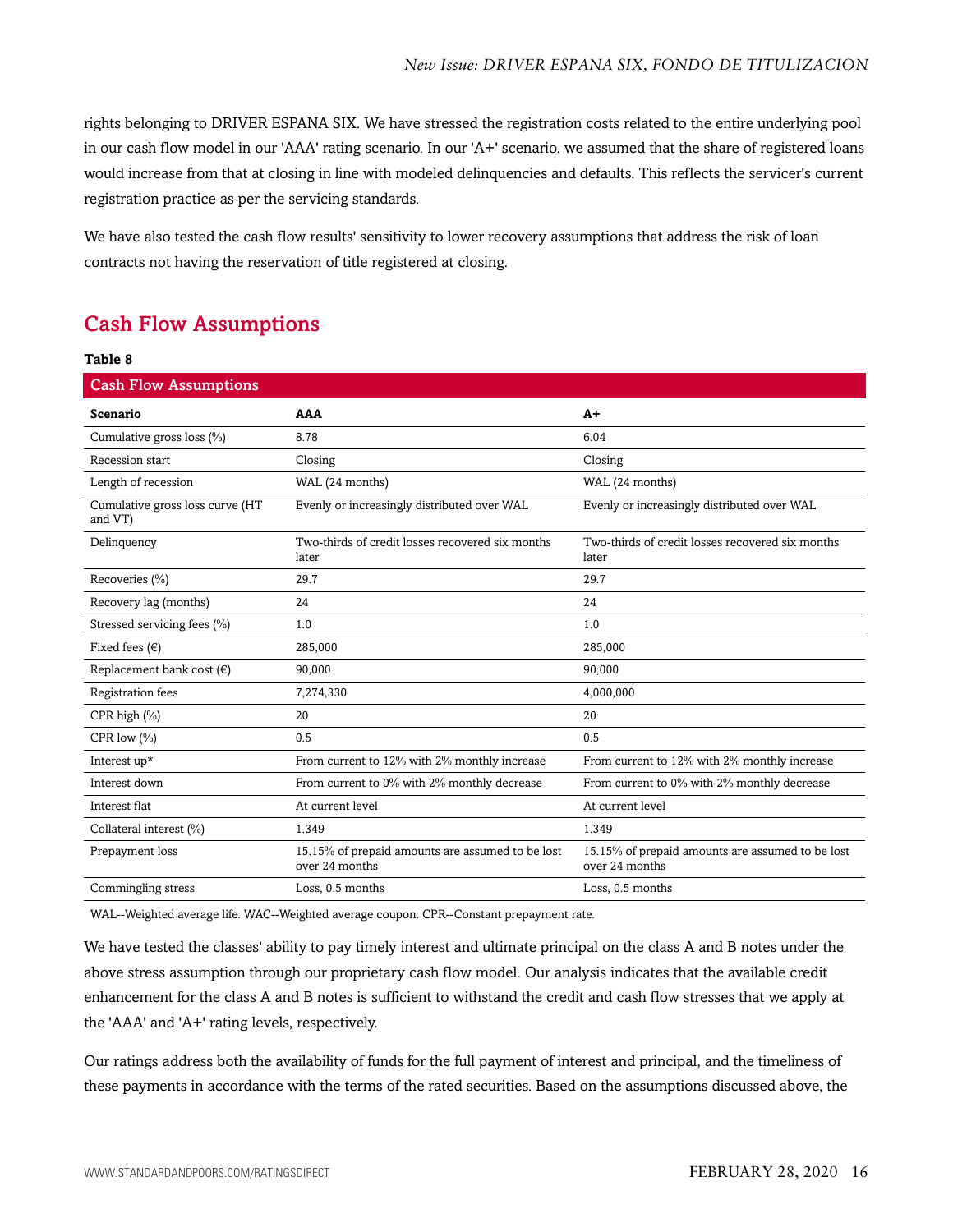scenarios with high prepayment, slow default curve, and interest down proved to be more stressful, mostly because it results in a higher prepayment loss stress.

Chart 4 shows the collateral and the note amortization profile under our most stressful 'AAA' scenario.

#### **Chart 4**



Copyright © 2020 by Standard & Poor's Financial Services LLC. All rights reserved.

### <span id="page-16-0"></span>Counterparty Risk

The remedies for the issuer's account bank provider, servicer, and swap counterparty adequately mitigate the transaction's exposure to counterparty risk in line with our criteria.

#### **Table 9**

| <b>Supporting Ratings</b>                                                         |                   |                     |                                      |                                    |  |  |
|-----------------------------------------------------------------------------------|-------------------|---------------------|--------------------------------------|------------------------------------|--|--|
| Institution/role                                                                  | Current<br>rating | Replacement trigger | <b>Collateral posting</b><br>trigger | <b>Maximum</b><br>supported rating |  |  |
| BNP Paribas Securities Services, Spain Branch as bank ICR: A+<br>account provider |                   | A                   | N/A                                  | AAA                                |  |  |
| Volkswagen Bank GmbH, Spain Branch as servicer                                    | $ICR: A-*$        | <b>BBB</b>          | N/A                                  | AAA                                |  |  |
| DZ BANK AG Deutsche Zentral-Genossenschaftbank                                    | $ICR: AA-$        | A-                  | А-                                   | AAA                                |  |  |

\*The rating on the Spain Branch of Volkswagen Bank GmbH is derived from its parent entity in accordance with our bank branch criteria. N/A--Not applicable. ICR--Issuer Credit Rating. RCR--Resolution Counterparty Rating.

#### Eligible Investments

The issuer does not invest funds sitting in the bank accounts in eligible investments.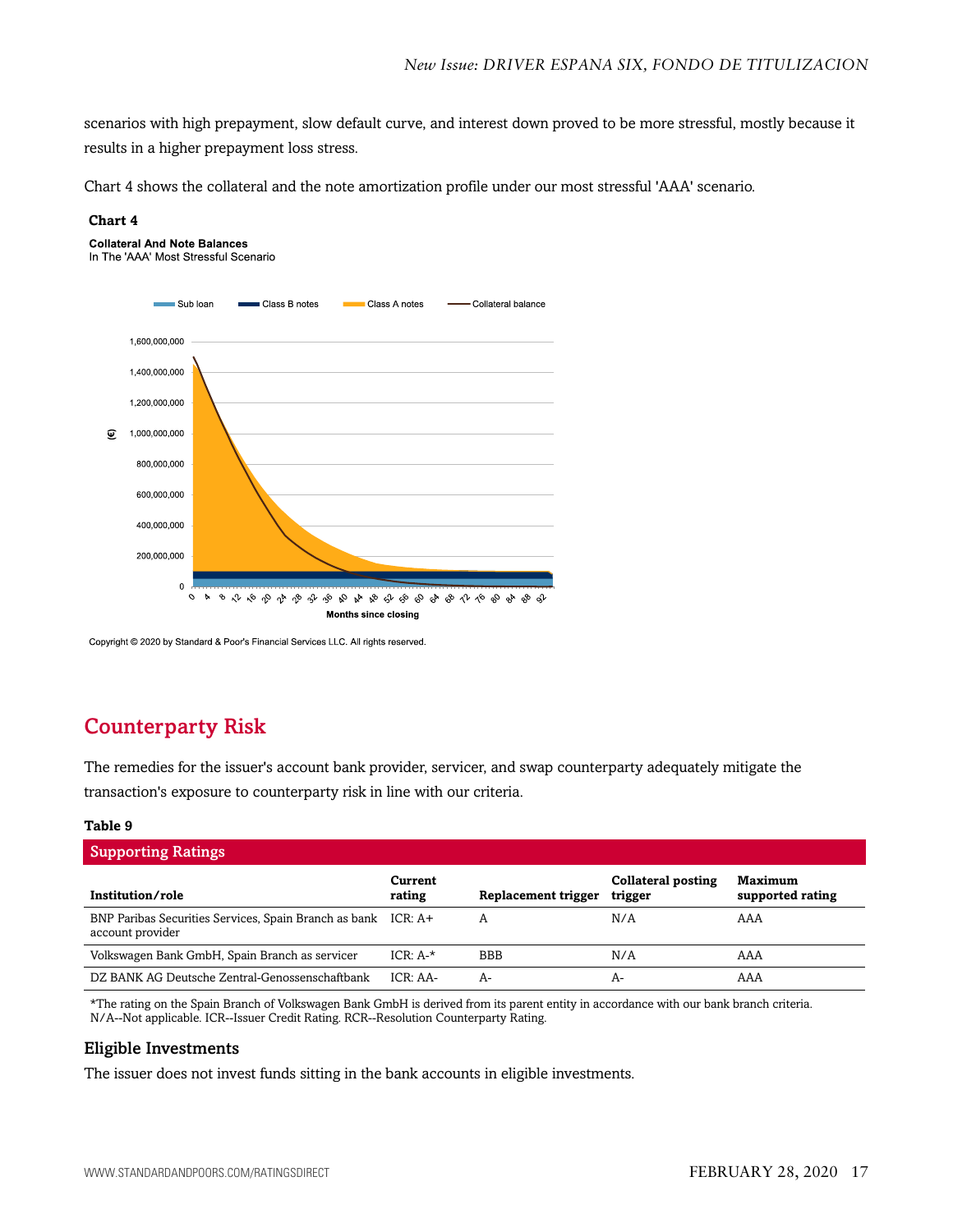### <span id="page-17-0"></span>Sovereign Risk

Our long-term unsolicited credit rating on Spain is 'A'. We treat the transaction sensitivity to a sovereign default stress as low due to the nature of the underlying assets and robustness of the transaction structure. Therefore, our sovereign risk criteria enable the notes to achieve a 'AAA' maximum potential rating subject to passing the relevant cash flow stresses. Both the class A and B notes pass the applicable stresses and therefore can achieve 'AAA' and 'A+' ratings, which are higher than that on the sovereign.

### <span id="page-17-1"></span>Scenario Analysis

We analyzed the effect of a moderate stress on the credit variables and its ultimate effect on our ratings on the notes. We ran two stress scenarios to demonstrate the rating transition of a note (see table 10).

#### **Table 10**

| <b>Scenario Stress Analysis Results</b> |            |                                                                            |             |  |  |
|-----------------------------------------|------------|----------------------------------------------------------------------------|-------------|--|--|
| Class                                   |            | Initial rating Scenario 1 stress test rating Scenario 2 stress test rating |             |  |  |
| A                                       | AAA (sf)   | $AAA$ (sf)                                                                 | $AA + (sf)$ |  |  |
| B                                       | $A + (sf)$ | $AA - (sf)$                                                                | $A - (sf)$  |  |  |

The results of the above scenarios are in in line with our credit stability criteria. The scenario 1 stress test output for the class B notes is higher than the initial rating due to lower credit multiples we typically apply in stress testing.

### <span id="page-17-2"></span>Monitoring And Surveillance

We assess at least quarterly the underlying portfolio's performance, including defaults and delinquencies.

Additionally, we also assess at least annually:

- The supporting ratings;
- The servicer's operations and its ability to maintain minimum servicing standards; and
- Whether the then-available credit enhancement for each class of notes is sufficient to withstand losses that are commensurate with the current ratings assigned.

### <span id="page-17-3"></span>APPENDIX

#### Transaction participants

| <b>Transaction Participants</b> |                                          |
|---------------------------------|------------------------------------------|
| Issuer                          | DRIVER ESPANA SIX, FONDO DE TITULIZACION |
| Originator                      | Volkswagen Bank GmbH, Spain Branch       |
| Seller                          | Volkswagen Bank GmbH, Spain Branch       |
| Servicer                        | Volkswagen Bank GmbH, Spain Branch       |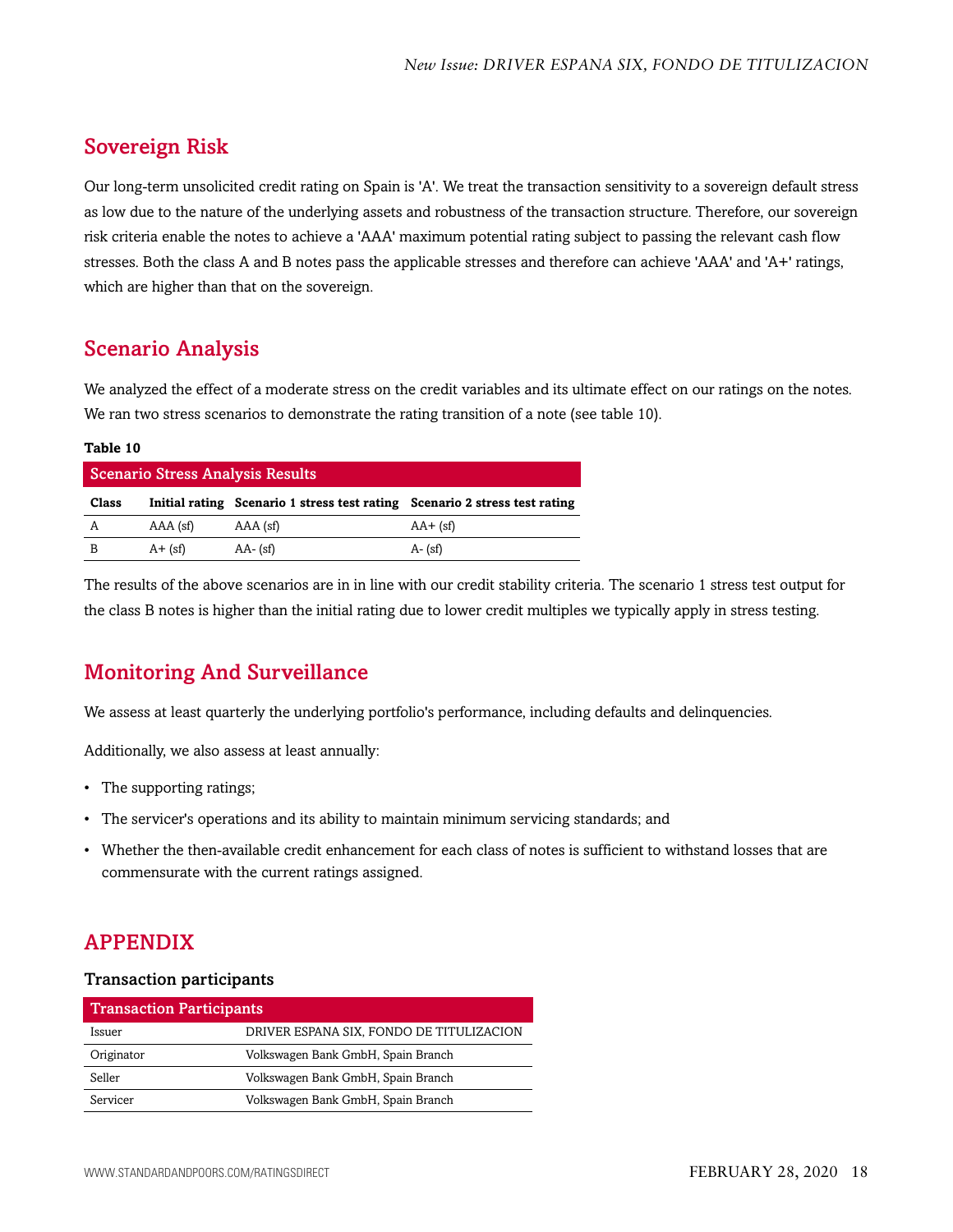| <b>Transaction Participants (cont.)</b>         |                                                      |  |
|-------------------------------------------------|------------------------------------------------------|--|
| Subordinated loan provider Volkswagen Bank GmbH |                                                      |  |
| Swap counterparty                               | DZ BANK AG Deutsche Zentral-Genossenschaftbank       |  |
| Bank account provider                           | <b>BNP Paribas Securities Services, Spain Branch</b> |  |
| Arranger                                        | <b>ING Bank N.V.</b>                                 |  |
| Management company                              | Titulizacion De Activos, S.G.F.T., S.A.              |  |
| Paying agent                                    | BNP Paribas Securities Services, Spain Branch        |  |

### <span id="page-18-0"></span>Related Criteria

- Criteria | Structured Finance | General: Counterparty Risk Framework: Methodology And Assumptions, March 8, 2019
- Criteria | Structured Finance | General: Incorporating Sovereign Risk In Rating Structured Finance Securities: Methodology And Assumptions, Jan. 30, 2019
- Legal Criteria: Structured Finance: Asset Isolation And Special-Purpose Entity Methodology, March 29, 2017
- Criteria | Structured Finance | ABS: Methodology And Assumptions For European Auto ABS, Oct. 15, 2015
- Criteria | Structured Finance | General: Methodology: Criteria For Global Structured Finance Transactions Subject To A Change In Payment Priorities Or Sale Of Collateral Upon A Nonmonetary EOD, March 2, 2015
- Criteria | Structured Finance | ABS: Global Methodology And Assumptions For Assessing The Credit Quality Of Securitized Consumer Receivables, Oct. 9, 2014
- Criteria Structured Finance General: Global Framework For Cash Flow Analysis Of Structured Finance Securities, Oct. 9, 2014
- Criteria | Structured Finance | General: Global Framework For Assessing Operational Risk In Structured Finance Transactions, Oct. 9, 2014
- General Criteria: Methodology Applied To Bank Branch-Supported Transactions, Oct. 14, 2013
- Criteria | Structured Finance | General: Global Derivative Agreement Criteria, June 24, 2013
- Criteria Structured Finance General: Criteria Methodology Applied To Fees, Expenses, And Indemnifications, July 12, 2012
- General Criteria: Methodology: Credit Stability Criteria, May 3, 2010
- Criteria | Structured Finance | General: Methodology For Servicer Risk Assessment, May 28, 2009

### <span id="page-18-1"></span>Related Research

- European Developed Sovereign Rating Trends 2020, Jan. 29, 2020
- European Auto ABS Index Report Q3 2019, Nov. 28, 2019
- Spain Ratings Raised To 'A/A-1' From 'A-/A-2' On Economic Resilience; Outlook Stable, Sept. 20, 2019
- New Issue: DRIVER ESPANA FIVE, FONDO DE TITULIZACION, Feb. 28, 2018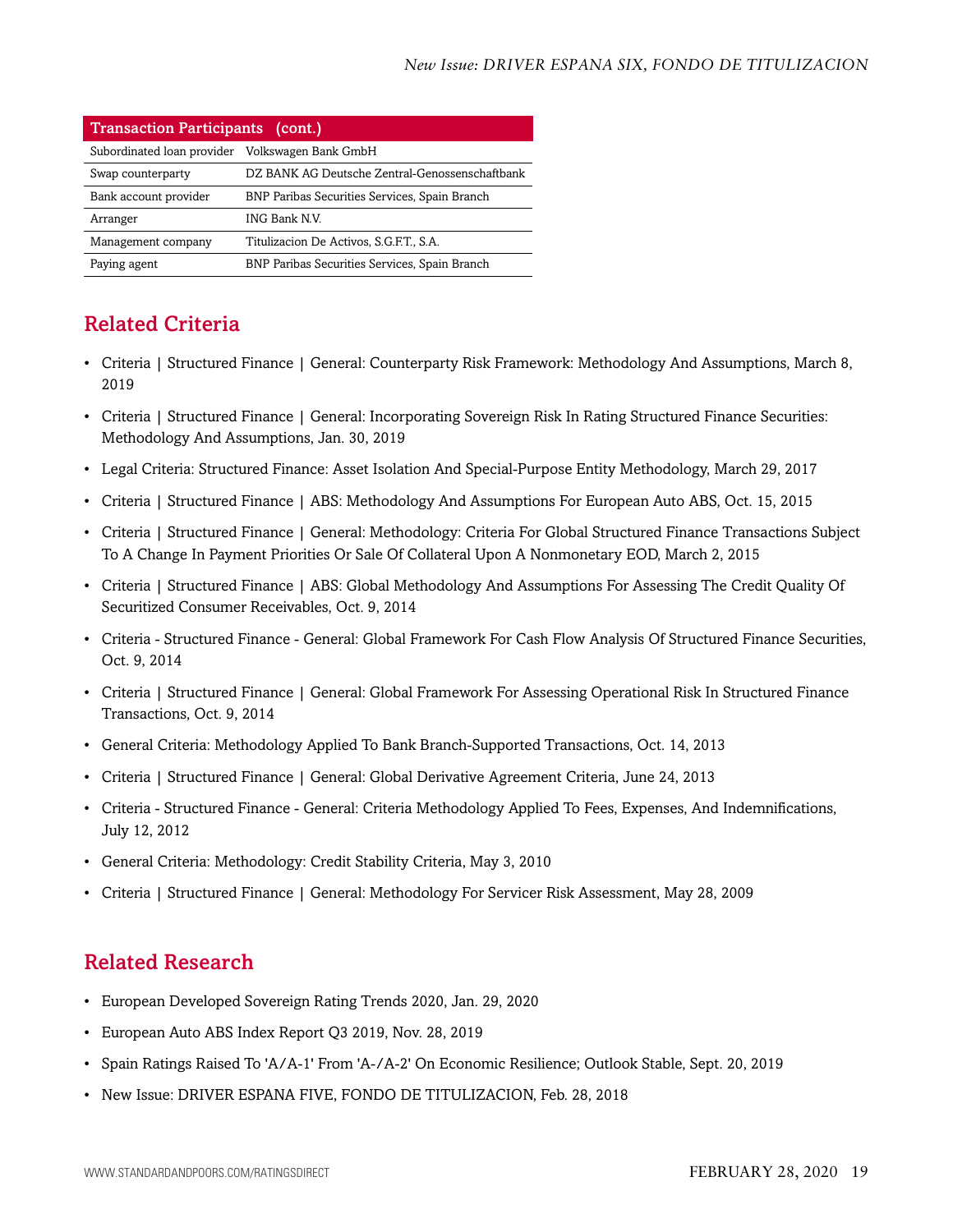- 2017 EMEA ABS Scenario And Sensitivity Analysis, July 6, 2017
- European Structured Finance Scenario And Sensitivity Analysis 2016: The Effects Of The Top Five Macroeconomic Factors, Dec. 16, 2016
- Global Structured Finance Scenario And Sensitivity Analysis 2016: The Effects Of The Top Five Macroeconomic Factors, Dec. 16, 2016
- How We Rate And Monitor EMEA Structured Finance Transactions, March 24, 2016
- Scenario Analysis: Gross Default Rates And Excess Spread Hold The Answer To Future European Auto ABS Performance, May 12, 2009